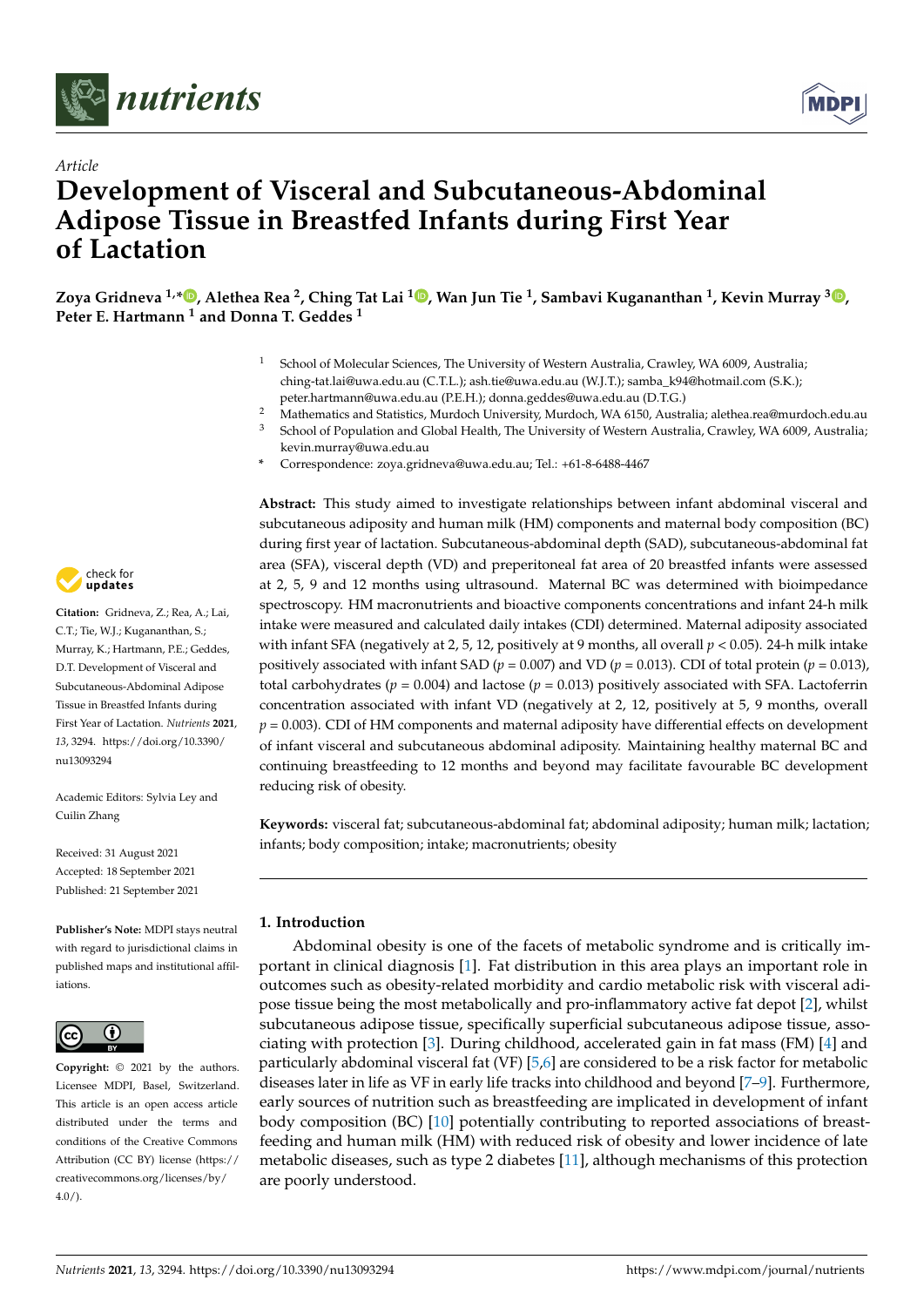Ultrasound has been recently validated to measure infant abdominal visceral and subcutaneous adipose tissue, providing a non-invasive technique for determination of the development of these fat depots during infancy [\[12\]](#page-15-10). One study of breastfed and formulafed infants during the first 6 months of life showed no significant difference in abdominal fat distribution (subcutaneous and preperitoneal fat thickness) between the groups [\[13\]](#page-15-11). Contrarily, another study reported that visceral depths were lower at 3 and 12 months of age in infants that were exclusively breastfed at 3 months, suggesting visceral and subcutaneous-abdominal adiposities may be differentially regulated during infancy [\[12\]](#page-15-10). Furthermore, the duration of exclusive breastfeeding was found to relate positively to percentage fat mass (%FM) and subcutaneous, but not VF [\[14\]](#page-15-12), with maternal factors having no effect on development of these fat depots; however, infants were followed up to 6 months only, with 38% exclusively breastfed at 3 months of age (19% at 6 months). The only study that investigated effect of HM macronutrient composition on infant abdominal adiposity showed positive relationships between HM fat concentration and infant abdominal subcutaneous fat thickness, but negative between protein concentration and VF thickness [\[15\]](#page-15-13).

It is still not understood how breastfeeding and particularly the doses (daily intakes) of HM components influence the acquisition and distribution of abdominal subcutaneous and VF in infants that are breastfed on demand beyond the exclusive breastfeeding period. Establishing the modifiable determinants that influence adiposity and FM development in infancy can inform the support of optimal infant development.

The main aim of this pilot longitudinal study was to evaluate relationships of HM macronutrients (casein, total and whey protein, total carbohydrates and lactose), appetite hormones (adiponectin and leptin) and immune factors (lactoferrin, lysozyme, secretory IGA (sIgA) and HM oligosaccharides (HMO; calculated)) that are present in HM in substantial quantities, with development of abdominal subcutaneous and VF depots in healthy term breastfed infants during the first 12 months of lactation. We also investigated the relationships of these fat depots with maternal BC and with infant 24-h milk intake and breastfeeding frequency.

# **2. Materials and Methods**

# *2.1. Subjects and Design*

This longitudinal observational study included 20 healthy term infants and their mothers who exclusively breastfed to 5 months and continued breastfeeding on demand until 12 months. Mothers were recruited from the community and visited our research laboratory at King Edward Memorial Hospital for Women (Subiaco, Perth, WA, Australia) between March 2013 and September 2015 for up to four measurement sessions (2, 5, 9 and 12 months postpartum) (Figure [A1\)](#page-14-0). Eligibility criteria: healthy singletons, gestational age  $>$ 37 weeks, exclusively breastfed to 5 months, breastfed at 9 and 12 months. Exclusion criteria: infant health issues potentially influencing growth and development, formula supplementation at any time, maternal low milk supply and smoking. Women provided written informed consent for participation in the study that was approved by The University of Western Australia Human Research Ethics Committee (RA/4/1/4253, RA/4/1/2639) and registered with Australian New Zealand Clinical Trials Registry (ACTRN12616000368437).

Milk samples were collected and infant abdominal adiposity together with maternal anthropometrics and BC were determined when the infants were 2, 5, 9 and 12-monthold. Dyads were healthy at the time of the visit (no infectious illness, such as cold or flu, no indication of mastitis in mothers at the time of study visit). 24-h milk intake and breastfeeding frequency (meals/24-h) were determined by mothers at home using infant test-weighing before and after breastfeeding between 2 and 5 months, when lactation is stable, and again within 2 weeks of 9 and 12 months [\[16](#page-15-14)[,17\]](#page-15-15). Mothers also self-reported breastfeeding frequency at the study visits as the current typical time (hours) between the meals.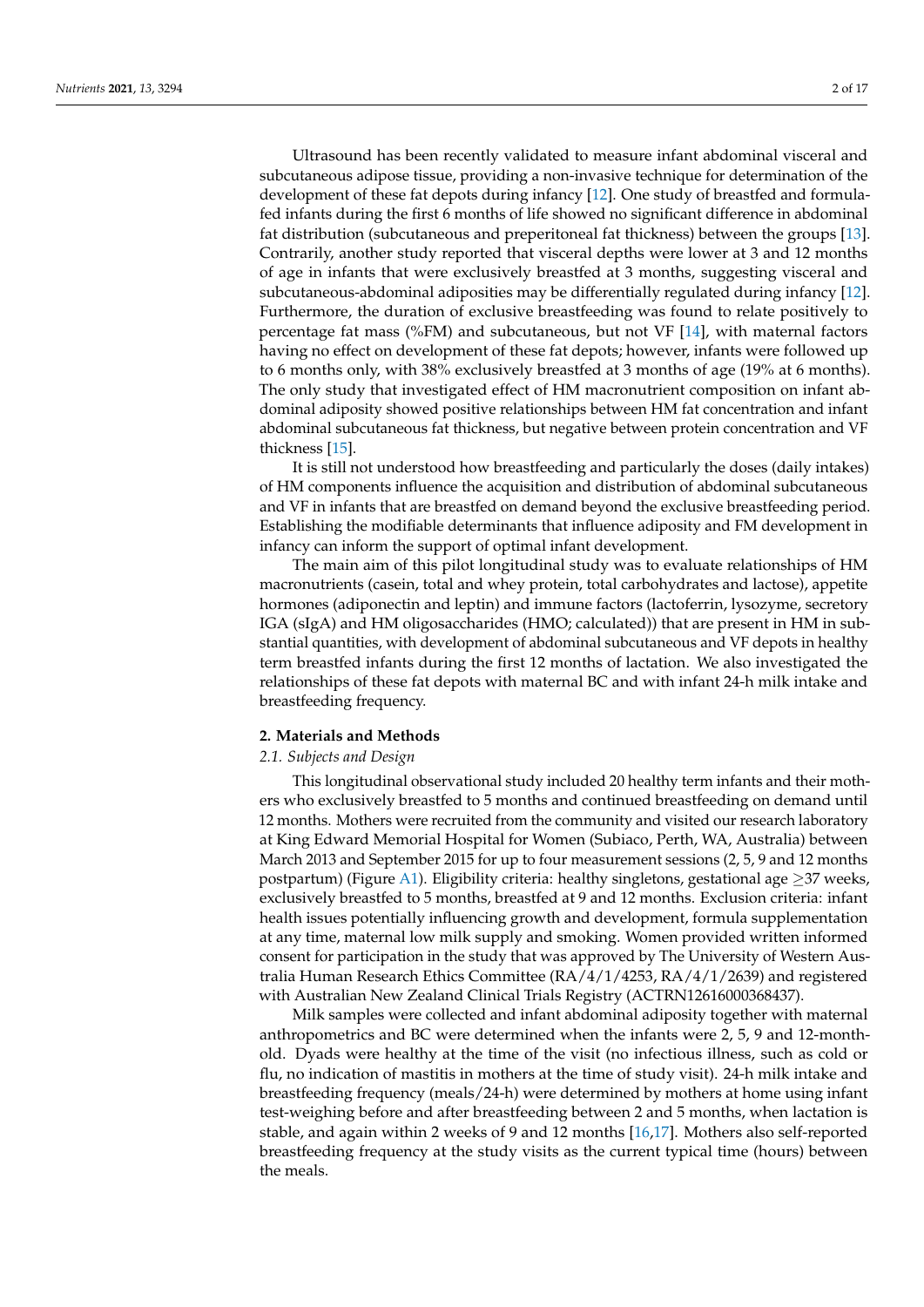# *2.2. Measurements of Infant Abdominal Adiposity*

To assess infant inter-abdominal and subcutaneous-abdominal adiposity, single ultrasound measurements were taken with minimal compression with the Aplio XG (Toshiba, Tokyo, Japan) machine and a high-resolution 14–8 MHz transducer (PLT-1204BX) and sterile water-based Aquasonic 100 US transmission gel (Parker Laboratories Inc., Fairfield, NJ, USA). Infants were in supine position for the measurements.

The thicknesses of the preperitoneal and subcutaneous fat (visceral depth (VD) and subcutaneous-abdominal depth (SAD)) were measured in the upper abdomen of infants using a previously validated protocol [\[12\]](#page-15-10). For both depths the transducer was positioned where the mid sagittal line intercepts the waist circumference measurement plane, measurements were taken during expiration. VD was measured in the longitudinal plane (probe depth 9 cm) and was determined as the distance between the corpus of the lumbar vertebra and the peritoneal boundary. SAD was measured at the same location, but in the transverse plane (probe depth 4 cm), and determined as the distance between the linea alba and the cutaneous boundary. Depths were measured directly from the images on the screen using electronic calipers. Ratios of VD to SAD (VD/SAD) were calculated.

The areas of the subcutaneous and preperitoneal fat (subcutaneous-abdominal fat area (SFA) and preperitoneal fat area (PFA)) were measured using a standardized protocol for infants [\[18\]](#page-15-16). This method has been validated against computed tomography and is a valid method for epidemiological studies [\[19\]](#page-15-17). It accounts for age specific differences in infant anatomy, not only measuring the thickness of the fat layers but introducing areas of specific fat depots, ratios of which are highly correlated with metabolic profile in adults [\[20\]](#page-15-18). A linear transducer was positioned perpendicular to the skin surface on the median upper abdomen, scans were conducted longitudinally from the xiphoid process to the navel along the linea alba. Distances from linea alba and (a) to the peritoneum on top of the liver, and (b) to the inner surface of subcutaneous tissue were measured directly from the images on the screen using electronic calipers to calculate the SFA and PFA of 2 cm length along the midline, starting from the reference point in direction of navel. Ratios of PFA to SFA (PFA/SFA) were calculated. All of the measurements were performed by one experienced sonographer with previously reported high intra-rater reliability [\[21\]](#page-15-19).

## *2.3. Measurements of Maternal Body Composition*

Maternal BC (fat-free mass (FFM), FM, %FM) was measured with bioelectrical impedance spectroscopy with the Impedimed SFB7 bioelectrical impedance analyzer (ImpediMed, Brisbane, QLD, Australia) according to the manufacturer's instructions as described previously [\[22\]](#page-15-20). The within participant coefficient of variation (CV) for maternal %FM of 0.21% has been reported previously [\[23\]](#page-15-21). We also calculated the indices of mothers height-normalized BC: FFM index (FFMI) as FFM/length<sup>2</sup>; FM index (FMI) as FM/length<sup>2</sup>, expressed as kg/m<sup>2</sup> [\[24\]](#page-15-22).

#### *2.4. Measurements of Human Milk Components*

The fully described methods along with measured concentrations, CDI and assays' detection limits and inter-assay coefficients of variation have been published previously [\[23,](#page-15-21)[25](#page-15-23)[–29\]](#page-16-0). In total, we have assessed eleven HM components.

Briefly, pre- and post-feed samples were pooled and defatted for measuring HM components [\[30\]](#page-16-1) when required by the method with the exception of adiponectin [\[23\]](#page-15-21) and leptin [\[25\]](#page-15-23), which were measured in whole milk using ELISA. Casein and whey proteins were separated as described by Kunz and Lonnerdal [\[31\]](#page-16-2) and Khan et al. [\[32\]](#page-16-3). Concentrations of total protein, casein, and whey protein were measured using the Bradford Protein assay [\[33\]](#page-16-4). Lactose was measured in pre- and post-feed samples using the enzymaticspectrophotometric method [\[33\]](#page-16-4) and averaged for analysis. To determine total carbohydrates (TCH) skim HM was deproteinized with trichloroacetic acid [\[34\]](#page-16-5) and dehydrated by sulfuric acid [\[35\]](#page-16-6). Lysozyme was measured by a modification of Selsted and Martinez method [\[36,](#page-16-7)[37\]](#page-16-8), and lactoferrin and sIgA were determined by ELISA [\[37,](#page-16-8)[38\]](#page-16-9). Standard assays were adapted for and carried out using a JANUS workstation (PerkinElmer, Inc.,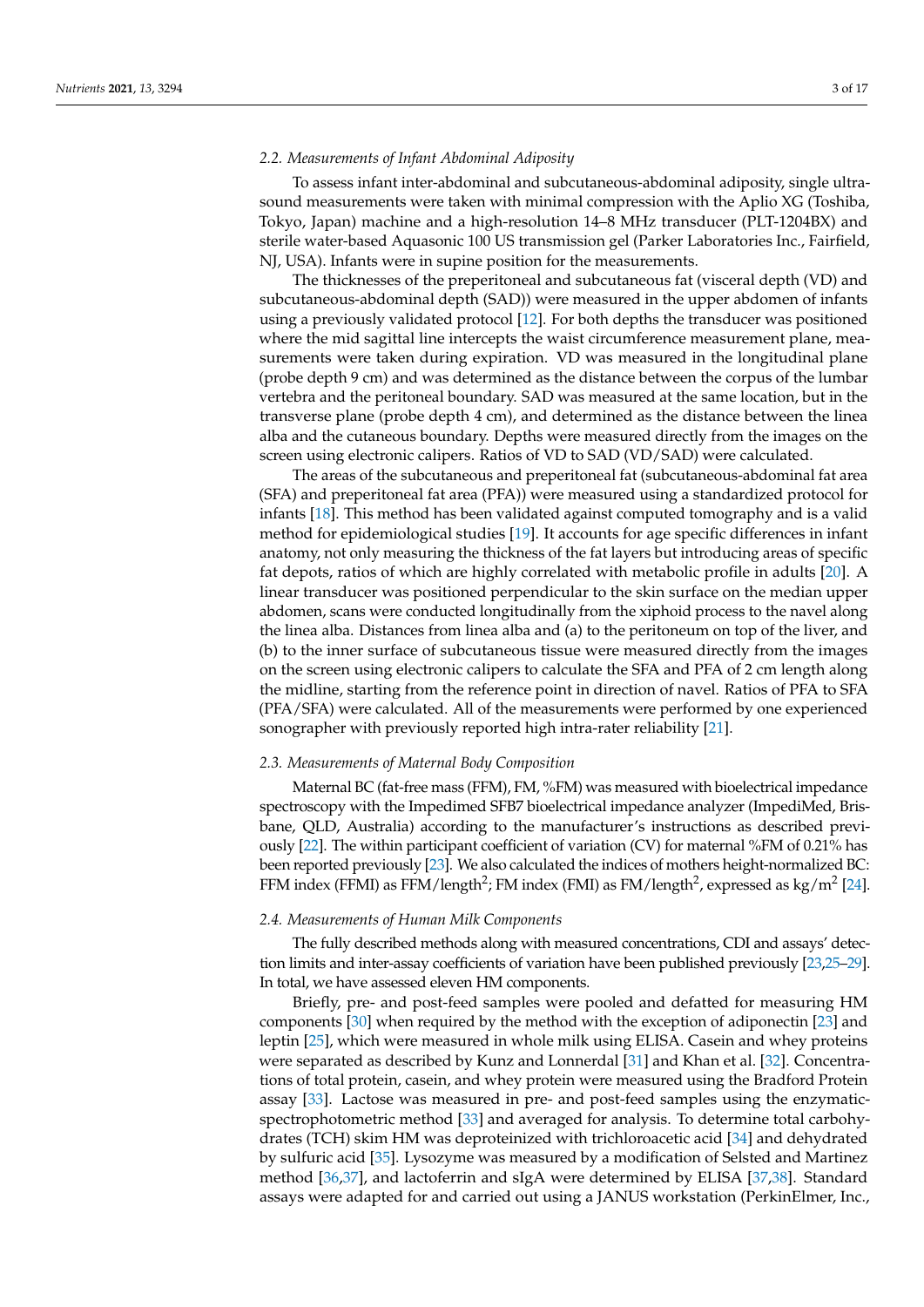Waltham, MA, USA) and measured on EnSpire (PerkinElmer, Inc., Waltham, MA, USA). All measurements were conducted in duplicate and averaged for analysis. The total HM oligosaccharide (HMO) concentration was estimated by deducting lactose concentration from TCH concentration.

24-h milk intake values from the 24-h test-weighing [\[16\]](#page-15-14), and component concentrations measured in HM samples taken at the study sessions were used to determine calculated daily intakes (CDI), considered representative of a typical daily intake for that time point.

#### *2.5. Statistical Analyses*

The design for the study along with statistical analyses have been previously described in detail [\[22,](#page-15-20)[26](#page-15-24)[–28\]](#page-16-10). In this longitudinal study, milk samples were collected and infants were measured at 2, 5, 9 and 12 months. An approximate sample size of 14 participants, that would give study power of 0.80 for detection of effect size of 0.15, was calculated in G\*Power [\[39\]](#page-16-11) as for a cross-sectional study, since there is no closed form expression suitable for the calculation of sample sizes for this research design [\[40\]](#page-16-12), with the consideration that longitudinal study design is more powerful than cross-sectional. Recruitment of participants at the 5-month point was shortly introduced, as at 2 months many mothers would not commit to a study that required to breastfeed to 12 months of age, and the sample size revised upwards (Figure [A1\)](#page-14-0).

Given the longitudinal nature of the data, the relationships were analyzed using linear mixed effects models, and all models had a random effect for each participant to account for the structure in the data. Fitted models included (as explanatory variable and response): (a) infant abdominal fat measures and HM components' concentrations; (b) abdominal fat measures and CDI of HM components; (c) abdominal fat measures and breastfeeding parameters (24-h milk intake, breastfeeding frequency); and (d) abdominal fat measures and maternal BC parameters. To study the changes over time the models included infant age (as a categorical variable) interacted with the explanatory variable of interest as fixed effects. The *p*-value associated with the interaction was examined, and if it was below 0.05 the results were reported for the full model (fixed effects for infant age, the explanatory variable of interest and the interaction); otherwise results were reported for the model fitted without interaction (fixed effects for infant age and the explanatory variable of interest only).

The analyses for systematic differences between measured variables at different time postpartum used linear mixed model with age as a fixed factor and participant as a random factor. Differences between time points were analyzed using general linear hypothesis tests (Tukey's all pair comparisons).

Missing data was dealt with using available case analysis. A false discovery rate (FDR) adjustment was applied to the subgroupings of results to the interaction *p* value if it was less than 0.05 or to the main effect *p* value [\[41\]](#page-16-13). The largest examined *p* value that is significant and all *p* values before that were considered as significant. The adjusted significance levels are reported in the Tables and set at the 5% level otherwise. Descriptive statistics are reported as mean  $\pm$  standard deviation (SD) and range; modelling results as parameters estimates  $\pm$  standard error (SE). Statistical analysis and graphics were performed in R 3.1.5.

#### **3. Results**

#### *3.1. Subjects*

Participants demographics, maternal and infant BC, anthropometrics and breastfeeding parameters (24-h milk intake, 24-h breastfeeding frequency, self-reported breastfeeding frequency) as well as attrition and missing data have been published recently [\[22,](#page-15-20)[26](#page-15-24)[–29\]](#page-16-0). Demographic, anthropometric, and breastfeeding parameters measured at the study sessions and the sample sizes at each time point are presented in Table [1.](#page-4-0) The missing data also included: (a) from the 80 expected, due to the missed visits and infant compliance, measurements of SAD ( $n = 12$ ), VD ( $n = 15$ ), PFA and SFA ( $n = 19$ ); (b) from the 60 expected,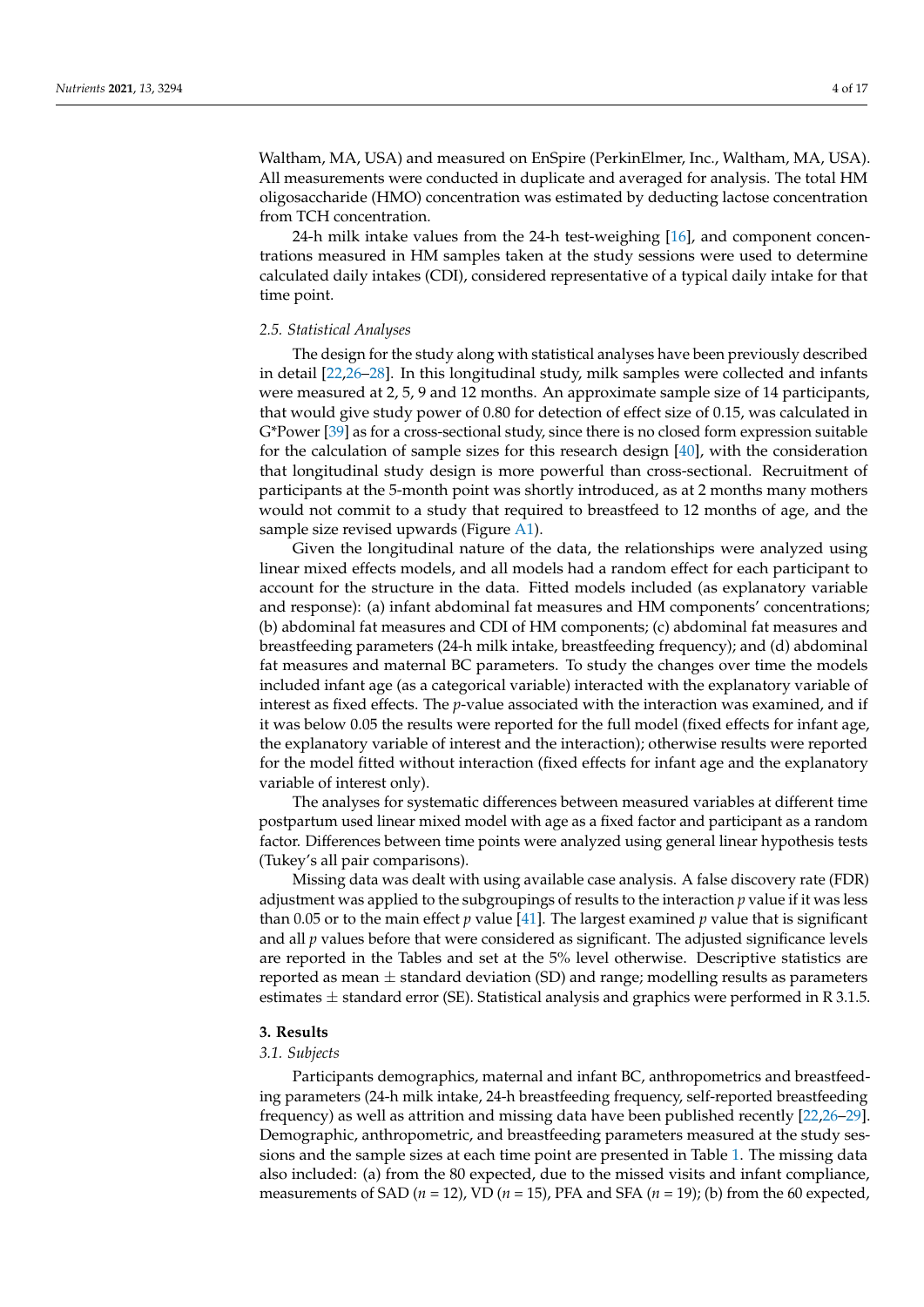CDI of casein, whey and total protein, lactose, adiponectin, leptin, lactoferrin and sIgA (*n* = 27); CDI of total carbohydrates and HMO (*n* = 28); and lysozyme CDI (*n* = 30). The missing data were spread across the time points (Table [1,](#page-4-0) Figure [A1\)](#page-14-0).

<span id="page-4-0"></span>

| Characteristics                          | 2 Months                                   | 5 Months                                          | 9 Months                                        | 12 Months                                       |
|------------------------------------------|--------------------------------------------|---------------------------------------------------|-------------------------------------------------|-------------------------------------------------|
|                                          | Mean $\pm$ SD                              | Mean $\pm$ SD                                     | Mean $\pm$ SD                                   | Mean $\pm$ SD                                   |
|                                          | (Min-Max)                                  | (Min-Max)                                         | (Min-Max)                                       | (Min-Max)                                       |
| Mothers                                  | $(n = 14)$                                 | $(n = 20)$                                        | $(n = 18)$                                      | $(n = 18)$                                      |
| Weight (kg)                              | $78.8 \pm 19.3$ <sup>a</sup>               | $70.1 \pm 17.8$                                   | $63.0 \pm 10.0$                                 | $64.2 \pm 17.3$                                 |
|                                          | $(57.5 - 116.2)$                           | $(53.7 - 115.3)$                                  | $(50.4 - 121.9)$                                | $(51.4 - 121.9)$                                |
| BMI $(kg/m^2)$                           | $27.2 \pm 5.5$                             | $24.8 \pm 5.0$                                    | $22.7 \pm 3.9$                                  | $23.9 \pm 5.9$                                  |
|                                          | $(20.4 - 35.5)$                            | $(19.0 - 35.2)$                                   | $(17.9 - 37.2)$                                 | $(18.2 - 37.2)$                                 |
| Infants                                  | $(n = 15)$                                 | $(n = 20)$                                        | $(n = 19)$                                      | $(n = 18)$                                      |
| Sex (M/F)                                | 9 M/6 F                                    | 10 M/10 F                                         | 10 M/9 F                                        | 9 M/9 F                                         |
| Age (months)                             | $2.04 \pm 0.14$                            | $5.16 \pm 0.22$                                   | $9.22 \pm 0.27$                                 | $12.26 \pm 0.28$                                |
|                                          | $(1.87 - 2.33)$                            | $(4.77 - 5.47)$                                   | $(8.83 - 9.77)$                                 | $(11.63 - 12.67)$                               |
| Length (cm)                              | $58.1 \pm 1.9$                             | $64.8 \pm 2.3$                                    | $71.7 \pm 1.9$                                  | $73.6 \pm 3.2$                                  |
|                                          | $(54.2 - 60.0)$                            | $(60.5 - 69.5)$                                   | $(66.0 - 74.0)$                                 | $(69.0 - 78.5)$                                 |
| Weight (kg)                              | $5.63 \pm 0.66$                            | $7.431 \pm 1.134$                                 | $8.836 \pm 0.975$                               | $9.650 \pm 0.618$                               |
|                                          | $(4.420 - 7.400)$                          | $(5.808 - 9.510)$                                 | $(6.675 - 10.095)$                              | $(7.165 - 11.085)$                              |
| BMI $(kg/m^2)$                           | $16.6 \pm 1.2$                             | $17.6 \pm 1.9$                                    | $17.7 \pm 1.7$                                  | $17.8 \pm 0.9$                                  |
|                                          | $(14.5 - 18.1)$                            | $(14.9 - 20.4)$                                   | $(14.2 - 20.2)$                                 | $(13.7-19.2)$                                   |
| $VD$ (mm)                                | $68.8 \pm 9.7$                             | $63.3 \pm 6.7$                                    | $66.9 \pm 10.3$                                 | $71.3 \pm 12.3$                                 |
|                                          | $(56.1 - 87.5)$                            | $(49.7 - 80.4)$                                   | $(53.5 - 95.7)$                                 | $(46.9 - 100.3)$                                |
| SAD (mm)                                 | $4.0 \pm 1.8$                              | $5.3$ $\pm$ 1.8 $^{**}$                           | $4.6 \pm 2.1$                                   | $3.7 \pm 1.9$ **                                |
|                                          | $(1.5 - 7.2)$                              | $(2.5 - 8.7)$                                     | $(2.1 - 8.4)$                                   | $(1.4 - 8.5)$                                   |
| VD/SAD ratio                             | $22.0 \pm 14.2$ *                          | $13.0 \pm 5.0$ */**                               | $18.0 \pm 8.8$                                  | $22.6 \pm 11.5$ **                              |
|                                          | $(8.6 - 58.3)$                             | $(7.0 - 25.9)$                                    | $(7.1 - 33.0)$                                  | $(9.1 - 42.2)$                                  |
| $SFA$ (cm <sup>2</sup> )                 | $0.9 \pm 0.3$                              | $1.1 \pm 0.4$                                     | $0.9 \pm 0.3$                                   | $0.9 \pm 0.4$                                   |
|                                          | $(0.5-1.3)$                                | $(0.2-1.9)$                                       | $(0.4 - 1.5)$                                   | (0.2–1.4)                                       |
| $PFA$ (cm <sup>2</sup> )                 | $0.3 \pm 0.1$                              | $0.5 \pm 0.3$                                     | $0.5 \pm 0.5$                                   | $0.4 \pm 0.1$                                   |
|                                          | $(0.2 - 0.4)$                              | $(0.2 - 1.3)$                                     | $(0.3 - 1.8)$                                   | $(0.2 - 0.7)$                                   |
| SFA/PFA ratio                            | $0.3 \pm 0.1$                              | $0.8 \pm 1.3$                                     | $0.9 \pm 1.4$                                   | $0.6 \pm 0.7$                                   |
|                                          | $(0.1 - 0.5)$                              | $(0.2 - 4.8)$                                     | $(0.2 - 5.1)$                                   | $(0.2 - 2.7)$                                   |
| Age (months)                             | $2.04 \pm 0.14$                            | $5.16 \pm 0.22$                                   | $9.22 \pm 0.27$                                 | $12.26 \pm 0.28$                                |
|                                          | $(1.87 - 2.33)$                            | $(4.77 - 5.47)$                                   | $(8.83 - 9.77)$                                 | $(11.63 - 12.67)$                               |
|                                          |                                            | Breastfeeding characteristics                     |                                                 |                                                 |
| 24-h milk intake (g)                     | n/a <sup>b</sup>                           | $(n = 17)$<br>$818.8 \pm 204.9$<br>$(498 - 1185)$ | $(n = 8)$<br>$478.3 \pm 154.0$<br>$(300 - 775)$ | $(n = 8)$<br>$451.1 \pm 215.7$<br>$(255 - 795)$ |
| 24-h feeding frequency (24-h MP)         | $n/a$ <sup>b</sup>                         | $(n = 17)$<br>$8.1\pm1.4$<br>$(6-11)$             | $(n = 8)$<br>$5.4\,\pm\,1.3$<br>$(4-7)$         | $(n = 9)$<br>$4.4 \pm 2.1$<br>$(2-8)$           |
| Feeding frequency<br>$(SR)$ <sup>c</sup> | $(n = 11)$<br>$2.3\pm0.4$<br>$(1.5 - 3.0)$ | $(n = 19)$<br>$2.8 \pm 0.8$<br>$(1.5-4.0)$        | $(n = 17)$<br>$3.7 \pm 1.2$<br>$(2.0 - 6.0)$    | $(n = 13)$<br>$5.4 \pm 2.9$<br>$(2.2 - 12.0)$   |

**Table 1.** Participant anthropometric, abdominal adiposity and breastfeeding characteristics.

BMI, body mass index; M/F, male/female; MP, milk production; n/a not applicable; PFA, preperitoneal fat area; SAD, subcutaneousabdominal depth; SAF, subcutaneous-abdominal fat area; SR, self-reported; VD, visceral depth. <sup>a</sup> Data are mean ± SD and ranges. <sup>b</sup> 24-h milk intake and breastfeeding frequency (meals/24-h) were measured between 2 and 5 months (presented at 5 months) and within 2 weeks of 9 and 12 months. <sup>c</sup> Maternal self-report (SR) of breastfeeding frequency at the time of the visit as a typical time between meals (e.g., each 2 h). \* *p* < 0.05; \*\* *p* < 0.01 indicate significant differences in infant abdominal adiposity measures between the two marked time points.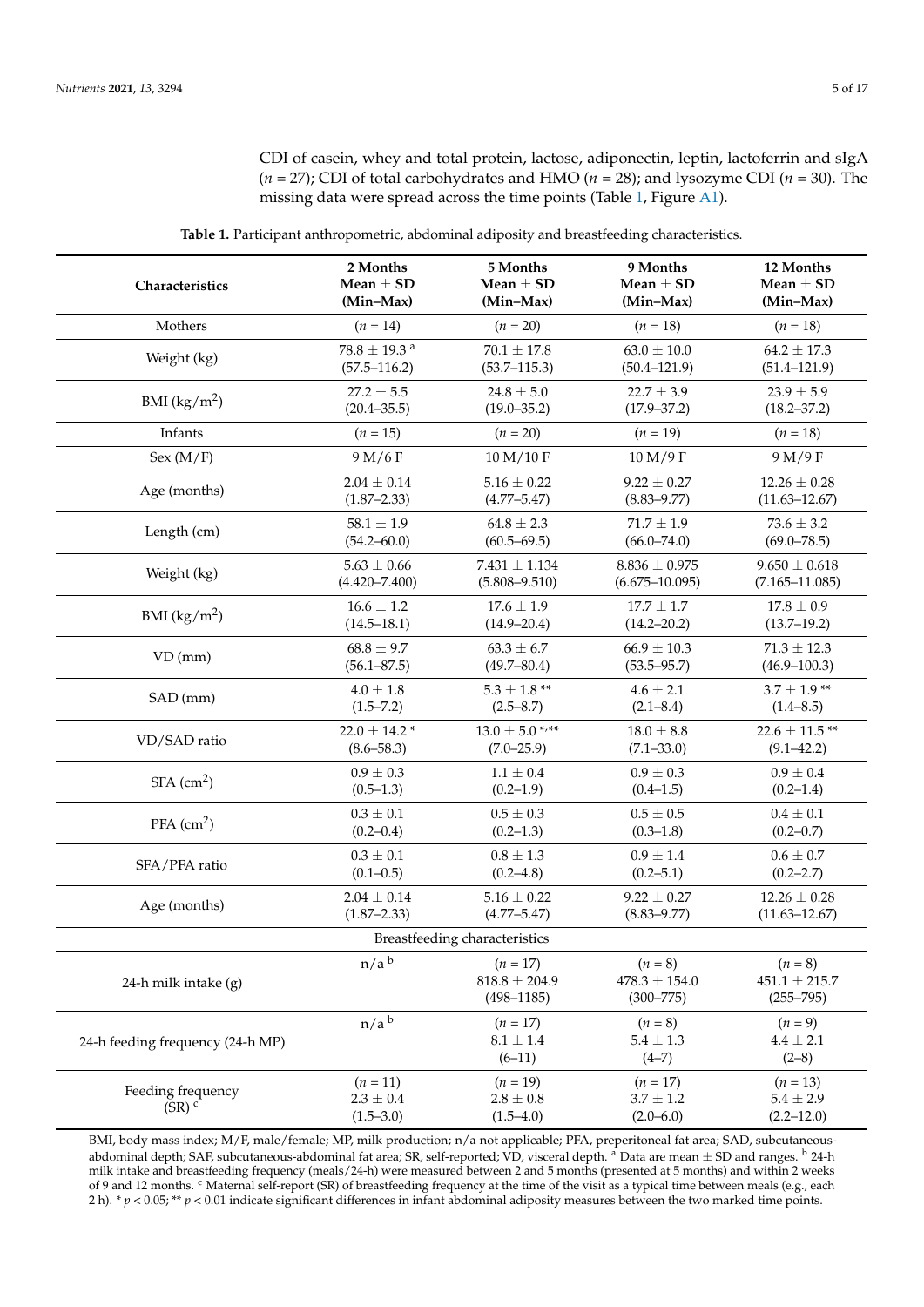# *3.2. Longitudinal Changes in Infant Abdominal Adiposity*

Longitudinal changes in maternal and infant BC, breastfeeding parameters and HM components concentrations and CDI have been reported previously [\[22](#page-15-20)[,26–](#page-15-24)[29\]](#page-16-0). Infant abdominal adiposity measurements over the first year of lactation are detailed in Table [1.](#page-4-0) No significant changes between the time points were seen for VD, PFA, SFA and PFA/SFA ratio. Infant SAD was significantly lower at 12 months postpartum compared with 5 months  $(-1.65 \pm 0.52 \text{ mm}, p = 0.007)$ , whilst VD/SAD ratio was significantly higher at 12 months compared with 5 months (8.66  $\pm$  2.58,  $p = 0.004$ ) and lower at 5 months compared with 2 months (−7.46 ± 2.66, *p* = 0.025).

## *3.3. Human Milk Components and Infant Abdominal Adiposity*

Higher lactoferrin concentrations were differentially associated with infant VD, lower VD at 2 and 12 months and higher at 5 and 9 months (overall  $p = 0.003$ ), with no other associations for HM components concentrations after the FDR adjustment (Table [2,](#page-8-0) Figure [1\)](#page-5-0).

<span id="page-5-0"></span>

**Figure 1.** Significant associations between (**A**) infant visceral depth and lactoferrin concentration (*p* = 0.003); and infant subcutaneous fat area (SFA) and calculated daily intakes (CDI) of (**B**) total carbohydrates ( $p = 0.004$ ), (C) lactose ( $p = 0.013$ ) and (D) total protein ( $p = 0.013$ ). Lines represent linear regression and grouped by the month of lactation.

CDI of total protein ( $p = 0.013$ ), total carbohydrates ( $p = 0.004$ ) and lactose ( $p = 0.013$ ) were positively associated with infant SFA (Table [2,](#page-8-0) Figure [1\)](#page-5-0).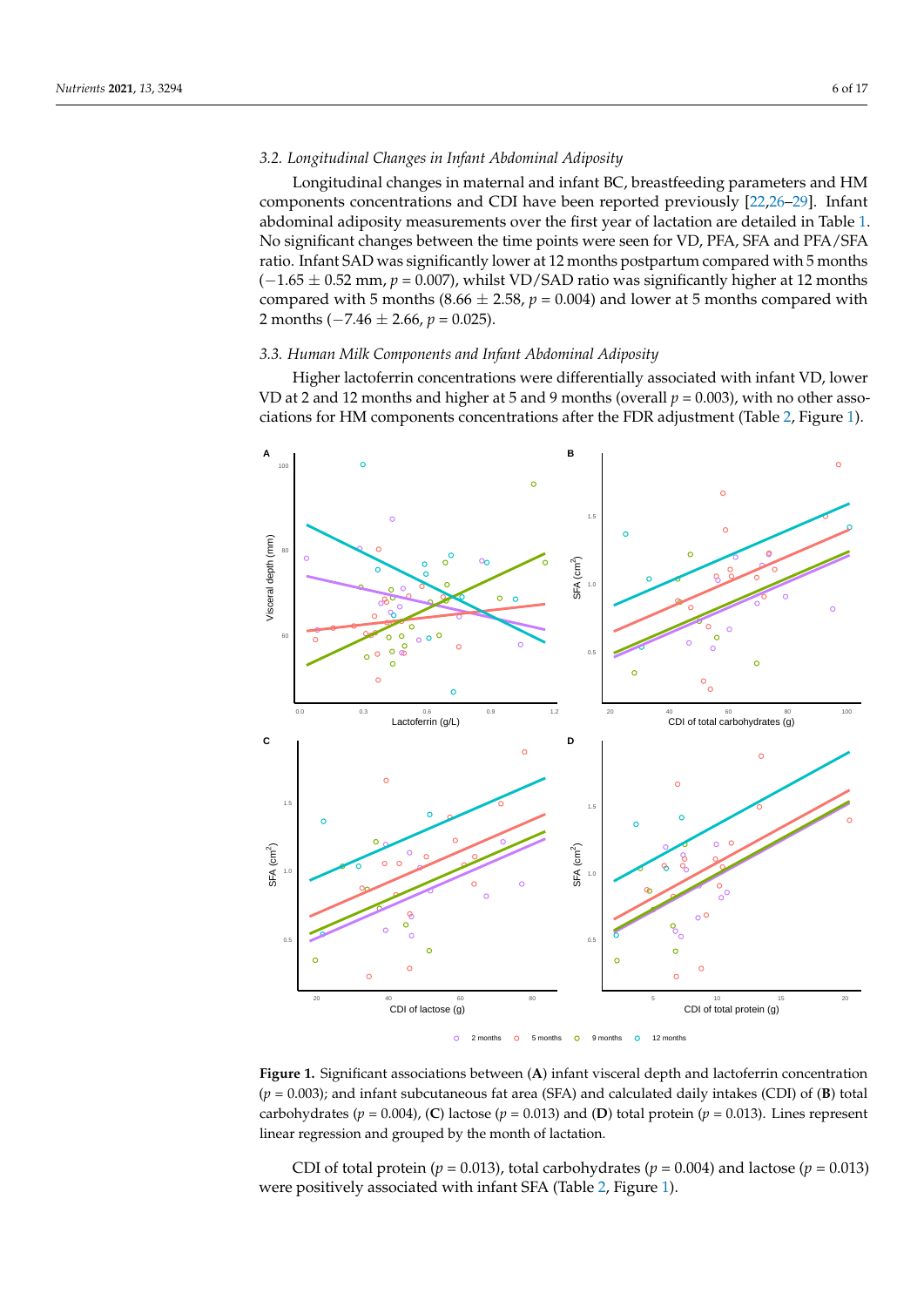# *3.4. Breastfeeding Parameters and Infant Abdominal Adiposity*

Infant 24-h milk intake was positively associated with infant SAD ( $p = 0.007$ ) and VD (*p* = 0.013). The higher 24-h breastfeeding frequency was associated with infant PFA/SFA ratio; a small increase at 5 months, a small decrease at 9 months and a larger decrease at 12 months ( $p = 0.002$ ). No other associations for breastfeeding parameters were seen after the FDR adjustment (Table [3,](#page-10-0) Figure [2\)](#page-6-0).

<span id="page-6-0"></span>

**Figure 2.** Significant associations between infant subcutaneous fat area (SFA) and (**A**) maternal weight ( $p = 0.020$ ), (**B**) maternal fat mass ( $p = 0.010$ ) and (C) fat mass index ( $p = 0.023$ ); 24h milk intake and (D) subcutaneous-abdominal ( $p = 0.007$ ) and (**E**) visceral (*p* = 0.013) depths; and (**F**) breastfeeding frequency and peritoneal fat area to subcutaneous fat area ratio (PFA/SFA,  $p = 0.002$ ). Lines represent linear regression and grouped by the month of lactation.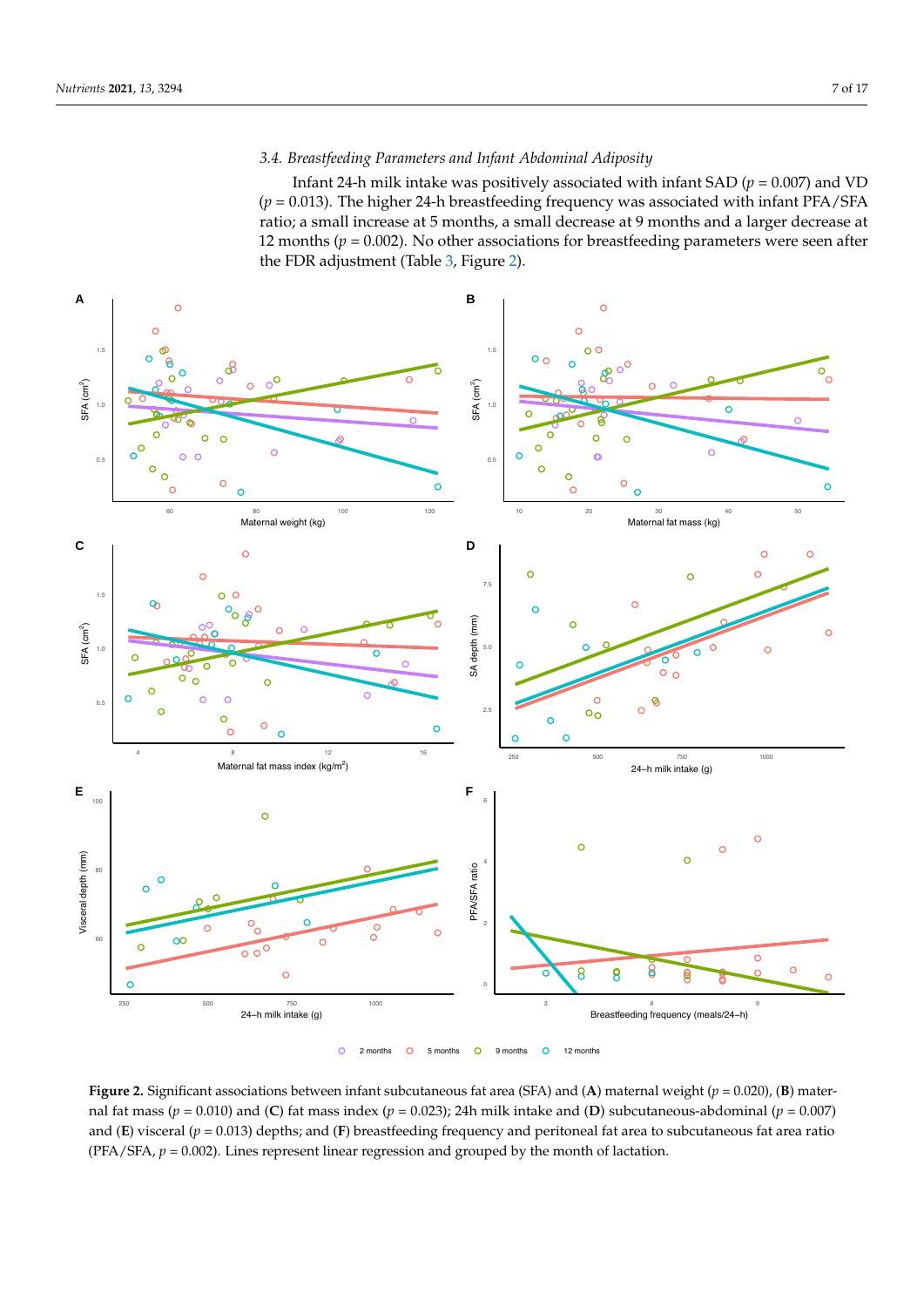|                          |                                                                      | 2 Months                           | 5 Months          |                    |                                                                  | 9 Months              | 12 Months         |                       |           | $p$ Value                     |                    |
|--------------------------|----------------------------------------------------------------------|------------------------------------|-------------------|--------------------|------------------------------------------------------------------|-----------------------|-------------------|-----------------------|-----------|-------------------------------|--------------------|
| Predictor                | Intercept<br>(SE)                                                    | Slope (SE)                         | Intercept<br>(SE) | Slope (SE)         | Intercept<br>(SE)                                                | Slope (SE)            | Intercept<br>(SE) | Slope (SE)            | Predictor | <b>Infant Age</b><br>(Months) | Interaction        |
| Concentrations           |                                                                      | $(n = 14)$                         |                   | $(n = 20)$         |                                                                  | $(n = 17)$            |                   | $(n = 13)$            |           | $(n = 20)$                    |                    |
|                          | Subcutaneous-abdominal depth (mm), significance at <0.041 d          |                                    |                   |                    |                                                                  |                       |                   |                       |           |                               |                    |
| Adiponectin, g/L         | 5.3(1.14)                                                            | $-0.102$<br>$(0.098)$ <sup>a</sup> | 3.19(1.14)        | 0.221<br>(0.112)   | 5.43(2.26)                                                       | $-0.106$<br>(0.254)   | 5.58(1.33)        | $-0.17$<br>(0.112)    | 0.64      | 0.038                         | 0.041 <sup>b</sup> |
|                          |                                                                      |                                    |                   |                    | Visceral depth (mm), significance at <0.019                      |                       |                   |                       |           |                               |                    |
| Lactoferrin, g/L         | 74.5 (4.93)                                                          | $-11.2$<br>(8.85)                  | 61.0(5.55)        | 5.61(12.8)         | 52.4 (5.49)                                                      | 23.4 (8.44)           | 86.9 (8.47)       | $-24.6$<br>(12.7)     | 0.70      | 0.084                         | 0.003              |
| Lysozyme, $g/L$          | 73.3 (3.06)                                                          | $-32.5$<br>(14.1)                  | 65.9(2.65)        | $-32.5$<br>(14.1)  | 71.2 (2.96)                                                      | $-32.5$<br>(14.1)     | 77.6 (4.03)       | $-32.5$<br>(14.1)     | $0.019$ c | 0.007                         | 0.67               |
|                          | Visceral/subcutaneous-abdominal depths ratio, significance at <0.006 |                                    |                   |                    |                                                                  |                       |                   |                       |           |                               |                    |
| Total protein, g/L       | $-16.2$<br>(16.8)                                                    | 3.55(1.6)                          | 12.7(6.61)        | 0.063<br>(0.554)   | 5.6(11.4)                                                        | 1.17(1.08)            | 48.9(11.5)        | $-2.58$<br>(1.07)     | 0.93      | 0.003                         | 0.006              |
|                          |                                                                      |                                    |                   |                    | Preperitoneal fat area ( $\text{cm}^2$ ), significance at <0.013 |                       |                   |                       |           |                               |                    |
| Total protein, g/L       | 0.539<br>(0.622)                                                     | $-0.024$<br>(0.057)                | 0.317<br>(0.254)  | 0.016<br>(0.021)   | 1.96(0.441)                                                      | $-0.137$<br>(0.042)   | 0.43(0.397)       | $-0.008$<br>(0.034)   | 0.40      | 0.059                         | 0.013              |
| slgA, g/L                | 0.378<br>(0.248)                                                     | $-0.164$<br>(0.426)                | 0.462(0.21)       | 0.088<br>(0.388)   | 1.25(0.22)                                                       | $-1.17$<br>(0.341)    | 0.38(0.34)        | $-0.062$<br>(0.50)    | 0.038     | 0.045                         | 0.049              |
| Calculated daily intakes |                                                                      | $(n = 12)$                         |                   | $(n = 17)$         |                                                                  | $(n = 8)$             |                   | $(n = 8)$             |           | $(n = 17)$                    |                    |
|                          |                                                                      |                                    |                   |                    | Subcutaneous-abdominal depth (mm), significance at <0.005        |                       |                   |                       |           |                               |                    |
| Adiponectin, g           | 4.59(1.12)                                                           | $-0.00005$<br>(0.0001)             | 2.69(0.97)        | 0.0003<br>(0.0001) | 6.3(2.06)                                                        | $-0.0003$<br>(0.0004) | 4.05(2.08)        | $-0.0001$<br>(0.0005) | 0.094     | 0.079                         | 0.027              |
| Casein, g                | 2.66(0.845)                                                          | 1.34(0.555)                        | 3.43(0.928)       | 1.34<br>(0.555)    | 3.98 (0.794)                                                     | 1.34(0.555)           | 2.86(0.744)       | 1.34(0.555)           | 0.021     | 0.45                          | 0.91               |
| Lactose, g               | 1.18(1.38)                                                           | 0.054<br>(0.023)                   | 2.46(1.35)        | 0.054<br>(0.023)   | 2.9(1.1)                                                         | 0.054<br>(0.023)      | 2.02(0.976)       | 0.054<br>(0.023)      | 0.021     | 0.17                          | 0.27               |
| sIgA, g                  | 4.97(1.33)                                                           | $-2.82$<br>(3.34)                  | 4.2(1.04)         | 2.97(2.39)         | 9.09(1.76)                                                       | $-15.1$<br>(5.78)     | 4.36(2.33)        | $-2.36$<br>(8.51)     | 0.70      | 0.11                          | 0.029              |
| Total carbohydrates, g   | 0.524(1.32)                                                          | 0.047<br>(0.018)                   | 2.27(1.24)        | 0.047<br>(0.018)   | 2.59(1.08)                                                       | 0.047<br>(0.018)      | 1.67(1.0)         | 0.047<br>(0.018)      | 0.005     | 0.042                         | 0.16               |

**Table 2.** Associations between infant abdominal adiposity parameters and concentrations and daily intakes of human milk components.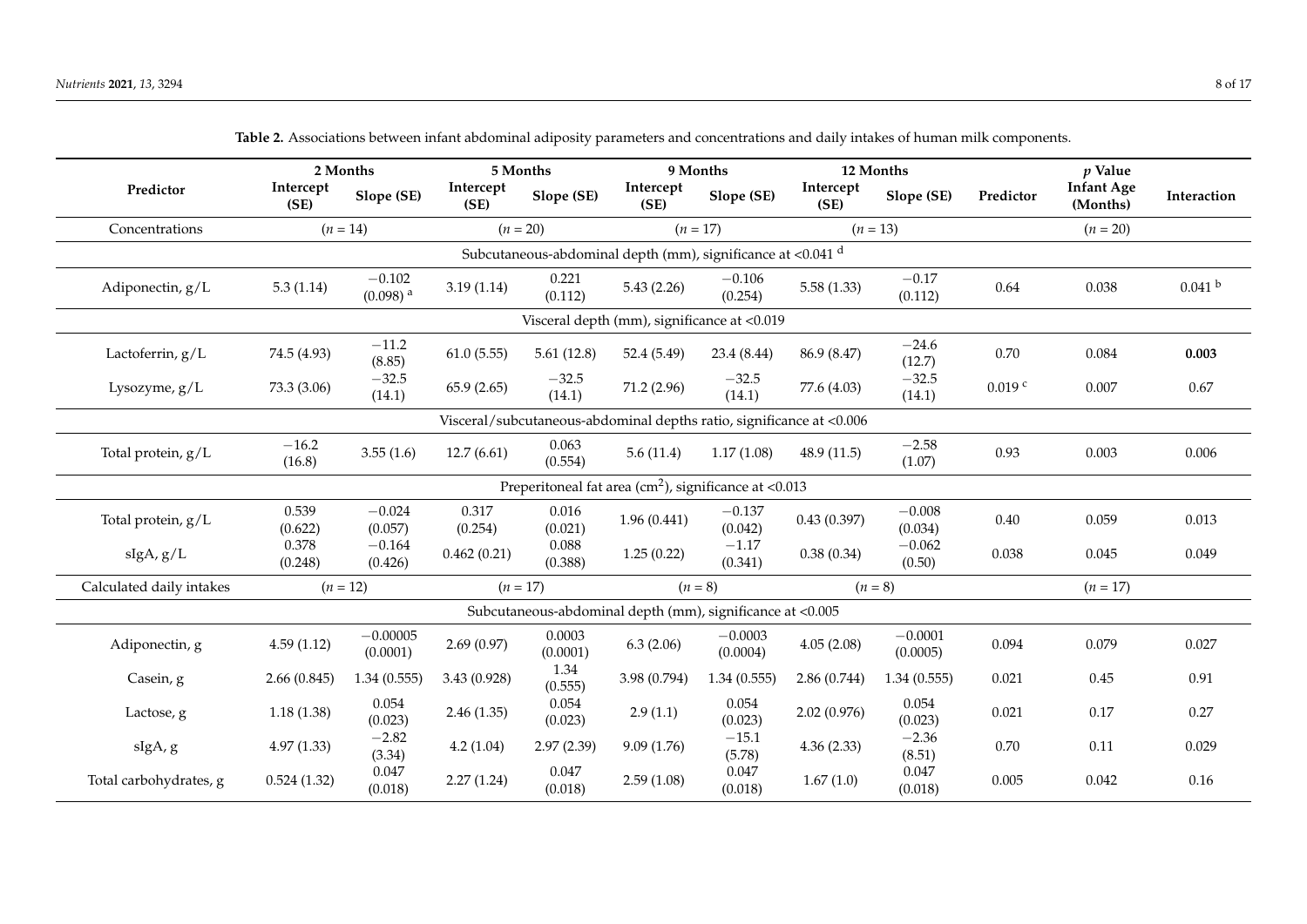|                                                                           |                                                                              | 2 Months          |                   | 5 Months         |                   | 9 Months          |                   | 12 Months        |           | $p$ Value                     |             |
|---------------------------------------------------------------------------|------------------------------------------------------------------------------|-------------------|-------------------|------------------|-------------------|-------------------|-------------------|------------------|-----------|-------------------------------|-------------|
| Predictor                                                                 | Intercept<br>(SE)                                                            | Slope (SE)        | Intercept<br>(SE) | Slope (SE)       | Intercept<br>(SE) | Slope (SE)        | Intercept<br>(SE) | Slope (SE)       | Predictor | <b>Infant Age</b><br>(Months) | Interaction |
| Subcutaneous-abdominal fat area ( $\text{cm}^2$ ), significance at <0.027 |                                                                              |                   |                   |                  |                   |                   |                   |                  |           |                               |             |
| Casein, g                                                                 | 0.632<br>(0.161)                                                             | 0.235<br>(0.103)  | 0.713<br>(0.175)  | 0.235<br>(0.103) | 0.608<br>(0.148)  | 0.235<br>(0.103)  | 0.951<br>(0.188)  | 0.235<br>(0.103) | 0.027     | 0.45                          | 0.79        |
| Lactose, g                                                                | 0.283<br>(0.269)                                                             | 0.012<br>(0.005)  | 0.464<br>(0.253)  | 0.012<br>(0.005) | 0.338<br>(0.211)  | 0.012<br>(0.005)  | 0.729<br>(0.226)  | 0.012<br>(0.005) | 0.013     | 0.16                          | 0.36        |
| sIgA, g                                                                   | 0.604<br>(0.186)                                                             | 0.742<br>(0.379)  | 0.757<br>(0.177)  | 0.742<br>(0.379) | 0.551<br>(0.173)  | 0.742<br>(0.379)  | 0.921<br>(0.206)  | 0.742<br>(0.379) | 0.042     | 0.20                          | 0.44        |
| Total carbohydrates, g                                                    | 0.266<br>(0.251)                                                             | 0.009<br>(0.003)  | 0.455<br>(0.233)  | 0.009<br>(0.003) | 0.296<br>(0.473)  | 0.009<br>(0.003)  | 0.647<br>(0.234)  | 0.009<br>(0.003) | 0.004     | 0.18                          | 0.20        |
| Total protein, g                                                          | 0.459<br>(0.203)                                                             | 0.053<br>(0.021)  | 0.557<br>(0.214)  | 0.053<br>(0.021) | 0.473<br>(0.169)  | 0.053<br>(0.021)  | 0.842<br>(0.198)  | 0.053<br>(0.021) | 0.013     | 0.31                          | 0.81        |
|                                                                           | Preperitoneal/subcutaneous-abdominal fat areas ratio, significance at <0.028 |                   |                   |                  |                   |                   |                   |                  |           |                               |             |
| Lactoferrin, g                                                            | 1.44(0.828)                                                                  | $-2.52$<br>(2.28) | 0.057<br>(0.813)  | 2.92(2.38)       | 2.23(0.757)       | $-2.36$<br>(1.88) | $-4.91$<br>(2.24) | 14.2 (7.28)      | 0.52      | 0.001                         | 0.028       |

**Table 2.** *Cont.*

<span id="page-8-0"></span>sIgA, secretory immunoglobulin A. <sup>a</sup> Data are parameter estimate  $\pm$  SE (standard error of estimate); effects of predictors taken from linear mixed effects models that accounted for month after birth and an interaction between month after birth and predictor with a random effect for participant; if the *p* value for interaction is not <0.05 parameter estimates are taken from a model with no interaction. <sup>b,c</sup> Results are presented only for interactions or predictors with raw  $p$  values < 0.05.  $d$  Significance for the tested combinations after the false discovery rate adjustment (significant  $p$  values are indicated by the bold text).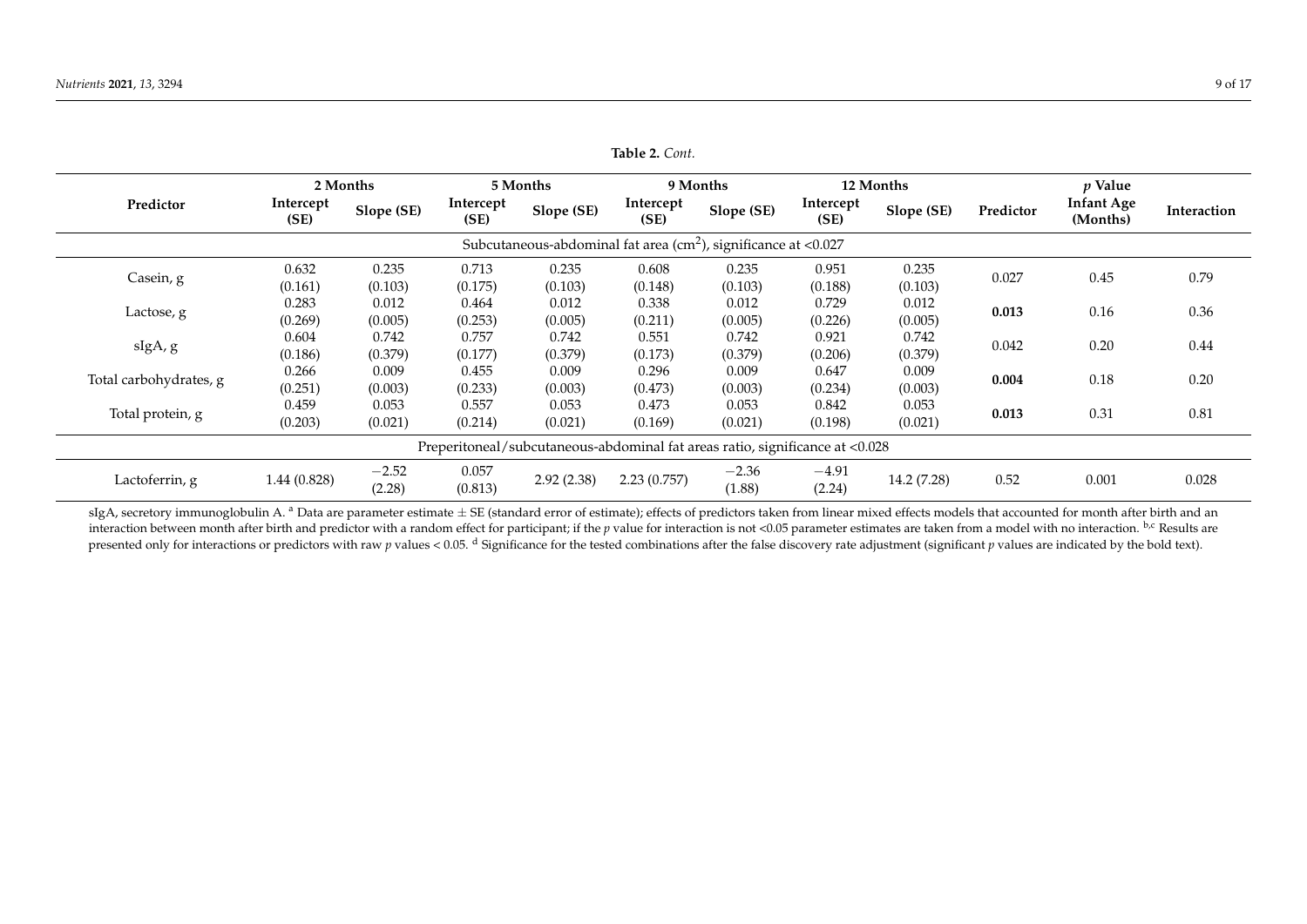| $\sigma$ r                                                        |                    |                     |                                                                             |                                                                           |                   |                     |                   |                     |                    |                               |                      |
|-------------------------------------------------------------------|--------------------|---------------------|-----------------------------------------------------------------------------|---------------------------------------------------------------------------|-------------------|---------------------|-------------------|---------------------|--------------------|-------------------------------|----------------------|
|                                                                   |                    | 2 Months            |                                                                             | 5 Months                                                                  |                   | 9 Months            | 12 Months         |                     |                    | $p$ Value                     |                      |
| Predictor                                                         | Intercept<br>(SE)  | Slope (SE)          | Intercept<br>(SE)                                                           | Slope (SE)                                                                | Intercept<br>(SE) | Slope (SE)          | Intercept<br>(SE) | Slope (SE)          | Predictor          | <b>Infant Age</b><br>(Months) | Interaction          |
| <b>Breastfeeding parameters</b>                                   |                    |                     |                                                                             | $(n = 17)$                                                                |                   | $(n = 7)$           |                   | $(n = 8)$           |                    | $(n = 17)$                    |                      |
| Subcutaneous-abdominal depth (mm), significance at <0.005 d       |                    |                     |                                                                             |                                                                           |                   |                     |                   |                     |                    |                               |                      |
| 24-h milk intake, g <sup>e</sup>                                  | $n/a$ <sup>e</sup> |                     | 1.32(1.56)                                                                  | 0.005<br>$(0.002)$ <sup>a</sup>                                           | 2.27(1.18)        | 0.005<br>(0.002)    | 1.51(1.04)        | 0.005<br>(0.002)    | 0.007 <sup>b</sup> | 0.57                          | 0.30                 |
| Subcutaneous-abdominal fat area $(cm2)$ , significance at <0.022  |                    |                     |                                                                             |                                                                           |                   |                     |                   |                     |                    |                               |                      |
| 24-h milk intake, g                                               | n/a                |                     | 0.295<br>(0.347)                                                            | 0.001<br>(0.0004)                                                         | 0.252<br>(0.262)  | 0.001<br>(0.0004)   | 0.641<br>(0.277)  | 0.001<br>(0.0004)   | 0.022              | 0.24                          | 0.31                 |
| Visceral depth (mm), significance at $< 0.05$                     |                    |                     |                                                                             |                                                                           |                   |                     |                   |                     |                    |                               |                      |
| 24-h milk intake, g                                               | n/a                |                     | 46.50 (7.35)                                                                | 0.02(0.009)                                                               | 59.00 (5.33)      | 0.02(0.009)         | 56.8(5.12)        | 0.02(0.009)         | 0.013              | 0.007                         | 0.068                |
| Preperitoneal fat area (cm <sup>2</sup> ), significance at <0.047 |                    |                     |                                                                             |                                                                           |                   |                     |                   |                     |                    |                               |                      |
| Breastfeeding<br>Frequency <sup>e</sup>                           | n/a                |                     | 096 (0.491)                                                                 | $-0.046$<br>(0.059)                                                       | 1.06(0.346)       | $-0.046$<br>(0.059) | 0.23(0.31)        | $-0.046$<br>(0.059) | 0.047              | < 0.001                       | 0.082                |
|                                                                   |                    |                     | Preperitoneal/subcutaneous-abdominal fat areas ratio, significance at <0.05 |                                                                           |                   |                     |                   |                     |                    |                               |                      |
| Breastfeeding<br>frequency                                        | n/a                |                     | 0.37(2.1)                                                                   | 0.097<br>(0.257)                                                          | 2.85(1.54)        | $-0.305$<br>(0.276) | 4.81(1.72)        | $-1.34$<br>(0.372)  | 0.19               | < 0.001                       | $0.002$ <sup>c</sup> |
| Maternal body composition                                         | $(n = 14)$         |                     | $(n = 20)$                                                                  |                                                                           |                   | $(n = 18)$          |                   | $(n = 17)$          |                    | $(n = 20)$                    |                      |
|                                                                   |                    |                     |                                                                             | Subcutaneous-abdominal fat area ( $\text{cm}^2$ ), significance at <0.048 |                   |                     |                   |                     |                    |                               |                      |
| Fat mass, kg                                                      | 1.10(0.276)        | $-0.006$<br>(0.01)  | 1.09(2.03)                                                                  | $-0.0007$<br>(0.008)                                                      | 0.625<br>(0.189)  | 0.015<br>(0.008)    | 1.34(0.221)       | $-0.017$<br>(0.008) | 0.91               | 0.46                          | 0.010                |
| Fat mass, %                                                       | 1.42(0.644)        | $-0.014$<br>(0.018) | 0.839<br>(0.443)                                                            | 0.007<br>(0.013)                                                          | 0.087<br>(0.393)  | 0.027<br>(0.012)    | 1.62(0.474)       | $-0.021$<br>(0.015) | 0.57               | 0.49                          | 0.019                |
| Weight, kg                                                        | 1.13(0.447)        | $-0.003$<br>(0.006) | 1.26(0.366)                                                                 | $-0.003$<br>(0.005)                                                       | 0.446<br>(0.325)  | 0.008<br>(0.005)    | 1.70 (0.369)      | $-0.011$<br>(0.005) | 0.66               | 0.49                          | 0.020                |
| Fat mass index, $\text{kg/m}^2$                                   | 1.17(0.308)        | $-0.026$<br>(0.031) | 1.14(0.227)                                                                 | $-0.008$<br>(0.025)                                                       | 0.599<br>(0.209)  | 0.045<br>(0.024)    | 1.35(0.257)       | $-0.049$<br>(0.028) | 0.88               | 0.48                          | 0.023                |
| Fat-free mass, kg                                                 | 1.06(0.657)        | $-0.003$<br>(0.014) | 1.76(0.60)                                                                  | $-0.015$<br>(0.013)                                                       | 0.464<br>(0.489)  | 0.011<br>(0.010)    | 2.21(0.569)       | $-0.027$<br>(0.012) | 0.39               | 0.54                          | 0.048                |

**Table 3.** Associations between infant abdominal adiposity and breastfeeding parameters and maternal body composition.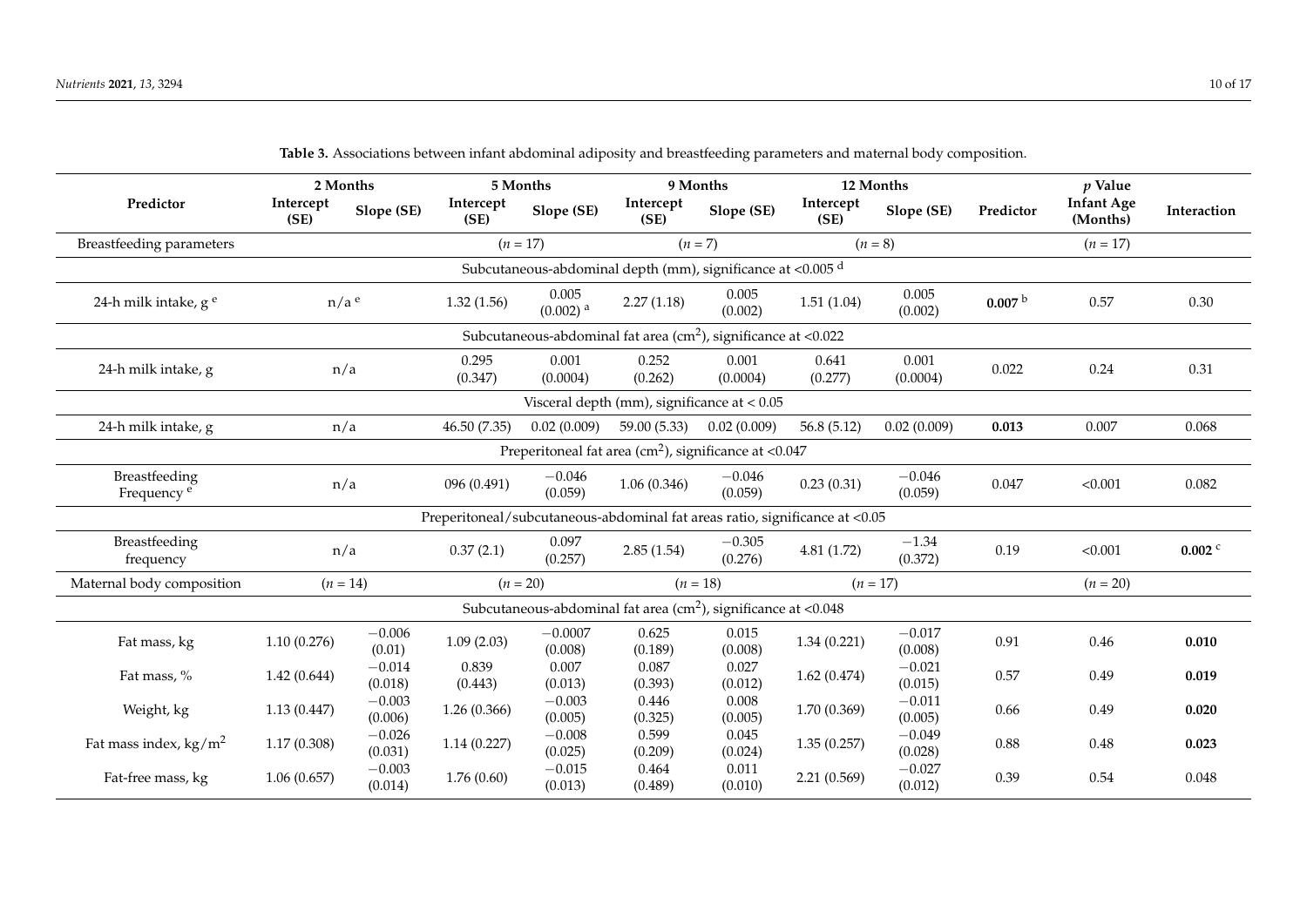|                                             |                   | 2 Months            | 5 Months          |                                                                              |                   | 9 Months            | 12 Months           |                      | $p$ Value |                               |             |
|---------------------------------------------|-------------------|---------------------|-------------------|------------------------------------------------------------------------------|-------------------|---------------------|---------------------|----------------------|-----------|-------------------------------|-------------|
| Predictor                                   | Intercept<br>(SE) | Slope (SE)          | Intercept<br>(SE) | Slope (SE)                                                                   | Intercept<br>(SE) | Slope (SE)          | Intercept<br>(SE)   | Slope (SE)           | Predictor | <b>Infant Age</b><br>(Months) | Interaction |
| Visceral depth (mm), significance at <0.045 |                   |                     |                   |                                                                              |                   |                     |                     |                      |           |                               |             |
| Fat mass, kg                                | 74.40 (7.47)      | $-0.201$<br>(0.274) | 63.10(5.45)       | 0.009<br>(0.214)                                                             | 69.20 (5.19)      | $-0.127$<br>(0.208) | 58.30 (5.65)        | $0.512 -$<br>(0.225) | 0.65      | 0.077                         | 0.045       |
| Weight, kg                                  | 76.60<br>(11.70)  | $-0.101$<br>(0.157) | 62.40 (9.82)      | 0.014(0.14)                                                                  | 68.90 (8.84)      | $-0.038$<br>(0.127) | 48.30 (9.31)        | 0.319<br>(0.132)     | 0.48      | 0.081                         | 0.049       |
|                                             |                   |                     |                   | Preperitoneal/subcutaneous-abdominal fat areas ratio, significance at <0.022 |                   |                     |                     |                      |           |                               |             |
| Fat mass, kg                                | 0.757<br>(0.853)  | $-0.012$<br>(0.030) | 1.34(0.639)       | $-0.020$<br>(0.025)                                                          | 1.57(0.595)       | $-0.032$<br>(0.024) | $-0.859$<br>(0.685) | 0.053<br>(0.026)     | 0.82      | 0.35                          | 0.022       |
| Weight, kg                                  | 0.88(1.39)        | $-0.006$<br>(0.018) | 1.49(1.15)        | $-0.009$<br>(0.016)                                                          | 1.95(1.02)        | $-0.016$<br>(0.015) | $-1.81$<br>(1.15)   | 0.031<br>(0.016)     | 0.99      | 0.37                          | 0.042       |
| Fat mass, %                                 | 1.42(1.98)        | $-0.029$<br>(0.056) | 2.23(1.39)        | $-0.041$<br>(0.041)                                                          | 2.85(1.23)        | $-0.063$<br>(0.038) | $-2.06$<br>(1.46)   | 0.076<br>(0.045)     | 0.54      | 0.35                          | 0.045       |
| Fat-free mass index, $\text{kg}/\text{m}^2$ | $-2.25$<br>(1.37) | 0.16(0.081)         | $-1.72$<br>(1.32) | 0.16(0.081)                                                                  | $-1.72$<br>(1.32) | 0.16(0.081)         | $-2.20$<br>(1.39)   | 0.16(0.081)          | 0.046     | 0.29                          | 0.60        |

**Table 3.** *Cont.*

<span id="page-10-0"></span><sup>a</sup> Data are parameter estimate  $\pm$  SE (standard error of estimate); effects of predictors taken from linear mixed effects models that accounted for month after birth and an interaction between month after birth and an i predictor with a random effect for participant; if the *p* value for interaction is not <0.05 parameter estimates are taken from a model with no interaction. <sup>b,c</sup> Results are presented only for interactions or predictors with raw p values < 0.05. d Significance for the tested combinations after the false discovery rate adjustment (significant p values are indicated by the bold text). <sup>e</sup> 24-h milk intake and breastfeeding frequency (meals/24-h) were measured between 2 and 5 months (presented at 5 months) and within 2 weeks of 9 and 12 months.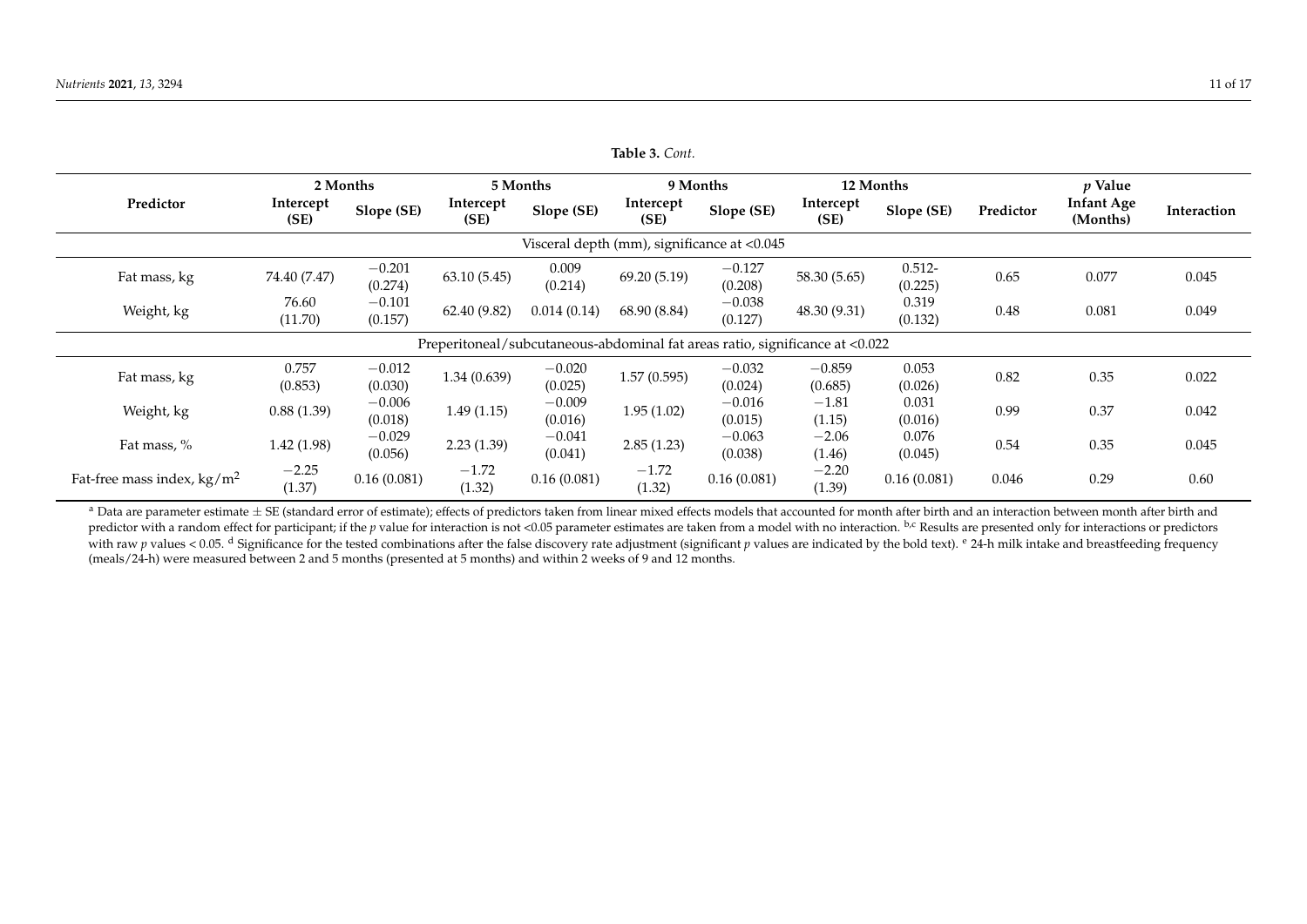# *3.5. Maternal Body Composition and Infant Abdominal Adiposity*

Maternal adiposity (weight, FM, FMI) was negatively associated with infant SFA at 2, 5, 12 months; at 9 months the association was positive ( $p < 0.05$ ), with no other associations for maternal BC after the FDR adjustment (Table [3](#page-10-0) and Figure [2\)](#page-6-0).

#### **4. Discussion**

This pilot longitudinal study points to the possible complex mechanisms by which HM and breastfeeding may provide some degree of protection from obesity later in life. For the first time we focused on the effect of doses (daily intakes) of an array of HM components on infant abdominal adiposity throughout the first year of breastfeeding on demand. We confirm that in breastfed infant abdominal adipose tissue depots, subcutaneous and visceral, are differentially regulated during infancy. With no longitudinal changes in VF during first 12 months and HM components' CDI associating predominantly with subcutaneous-abdominal fat depots, these results further inform that breastfeeding and HM do not largely influence VF over the first year of infant nutrition and indeed may be protective against obesity. First and foremost, we link HM composition and components' intake as well as maternal adiposity and breastfeeding parameters to the development of infant abdominal adiposity (Figure [3\)](#page-11-0).

<span id="page-11-0"></span>

**Figure 3.** Suggested pathways of lactocrine programming of the infant abdominal adiposity during first 12 months postpartum. Associations between tested parameters and infant abdominal adiposity are indicated by the arrows (green—positive associations; red—negative associations); dotted arrows indicate time-dependent associations. BF—breastfeeding; CDI—calculated daily intake.

Reportedly, breastfed infants have higher fat accretion compared with formulafed [\[10](#page-15-8)[,42\]](#page-16-14) and non-exclusively breastfed infants [\[43\]](#page-16-15), speculating that substantial fat accrual during this period of active growth may be protective against obesity later in life. As specific location of fat accretion may determine higher metabolic risk [\[44\]](#page-16-16), it is imperative to investigate if higher fat accretion in the abdominal area in breastfed infants means more metabolic risk, and if development of these fat depots is independently regulated in this population and affected by nutrition. Few previous studies have investigated the link between infant abdominal adiposity and breastfeeding. One study determined lower VD in 3 and 12-month-old infants that were exclusively breastfed at 3 months [\[12\]](#page-15-10), al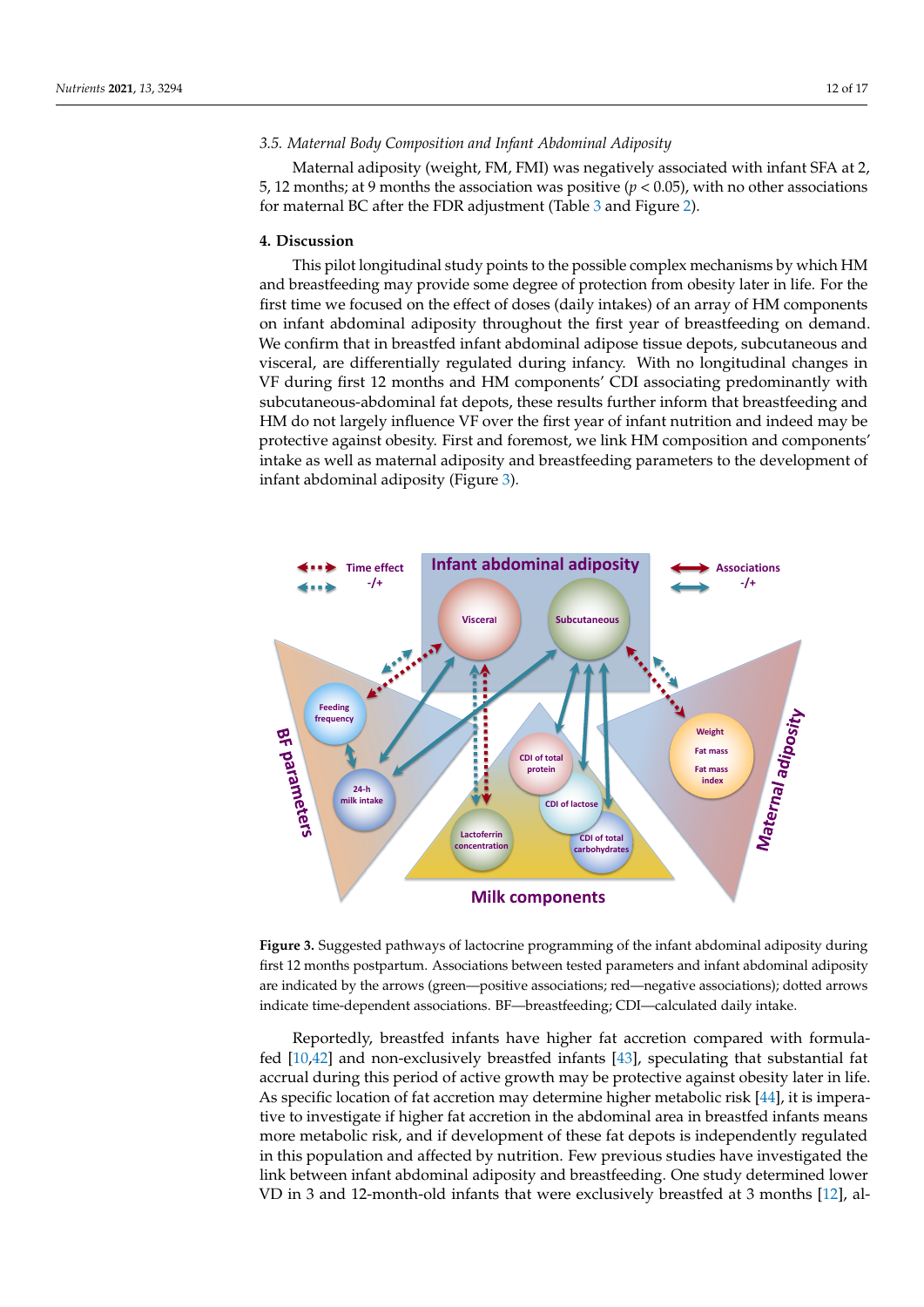though VD measurements in that cohort (2.3–2.8 cm) were unexplainably smaller than ours (6.3–7.1 cm, which relate more to abdominal cavity thickness and are similar to the infant VF thickness measured as distance from the inner face of rectus abdominis muscle to the anterior wall of the aorta (5.0–5.2 cm) [\[5\]](#page-15-4)). Another study reported duration of exclusive breastfeeding was not associated with VF but was positively related to subcutaneousabdominal fat at 3 and 6 months and %FM at 6 months [\[14\]](#page-15-12). The third study showed no difference in both subcutaneous-abdominal and preperitoneal fat thicknesses between breastfed and formula-fed infants [\[13\]](#page-15-11). The most recent study investigated the effect of HM macronutrient composition reporting positive relationships between HM fat concentration (measured in post-feed sample which is the most varied between women and feeds) and infant subcutaneous-abdominal fat thickness, and negative between protein concentration and VF thickness [\[15\]](#page-15-13). These results suggest independent regulation of the visceral and subcutaneous-abdominal fat depots in this population.

Although important factors, the presence and duration of any breastfeeding and exclusive breastfeeding are categorical variables usually self-reported by parents. We have measured the actual milk intakes and daily intakes of HM components that infants received with milk to assess the dose effect of these components on development of infant abdominal adiposity. Whilst there are no studies of such design, our findings of timedependent differential effects of daily intakes of HM macronutrients and bioactive proteins together with breastfeeding parameters further explain the effect of breastfeeding on infant adipose tissue depots.

In line with our previous studies, we found very few associations for the concentrations of HM components, with the only lactoferrin concentration association with infant VD (negative at 2 and 12 months and positive at 5 and 9 months) remaining after multiple comparisons adjustment (Table [2\)](#page-8-0). This is worthy of attention as we previously did not find any associations between lactoferrin concentration and infant BC [\[29\]](#page-16-0). This finding is further strengthened with the elucidation of weak time-dependent associations of lactoferrin CDI with preperitoneal adiposity (prior to FDR; Table [2\)](#page-8-0). These associations were negative at 2 and 9 months and positive at 5 and 12 months. We have previously shown lactoferrin CDI to be negatively associated with infant FFMI throughout the first year of lactation in the same cohort [\[29\]](#page-16-0) emphasising the importance of lactoferrin in the development of BC in breastfed infants. Bovine lactoferrin-supplemented formula is linked to somewhat contrasting results at various time points during first year of life, showing either positive associations with infant length (4–6 months) and weight (6 months) [\[45\]](#page-16-17), and both, negative association with weight growth rate in female infants [\[46\]](#page-16-18) and no association with infant growth parameters [\[47\]](#page-16-19) during the first 12 months. These results support our findings indicating that lactoferrin, including bovine lactoferrin, may have time-dependent effect on infant growth and adiposity during infancy as well as dose-dependent effect, as previously reported for bovine lactoferrin in in vitro studies [\[48\]](#page-16-20), in which lactoferrin, depending on the dose, either increased or reduced proliferation of porcine intestinal epithelial cells.

Similar to lactoferrin, adiponectin, lysozyme and sIgA concentrations and CDI of adiponectin and sIgA showed similar time-dependent and predominately negative relationships with abdominal adiposity (prior to FDR, Table [2\)](#page-8-0). Recently we reported weak time-dependent associations between infant whole body adiposity and lysozyme concentration [\[29\]](#page-16-0) and positive relationships with both, lysozyme CDI [\[29\]](#page-16-0) and adiponectin CDI [\[26\]](#page-15-24). Our findings suggest that these bioactive molecules may have multiple timely functions as well as dose-dependent effects on regulation of development of abdominal fat depots and thus, potentially influence risk of obesity later in life. Further larger studies will elucidate the effect of these bioactive HM components on the development and regulation of infant abdominal adiposity.

Unlike the bioactive proteins, CDI of the major HM macronutrients were positively associated with infant subcutaneous-abdominal adiposity at all-time points (Table [2\)](#page-8-0), with casein also displaying a weak positive association with both subcutaneous-abdominal adiposity parameters. Previously we have not observed strong associations between HM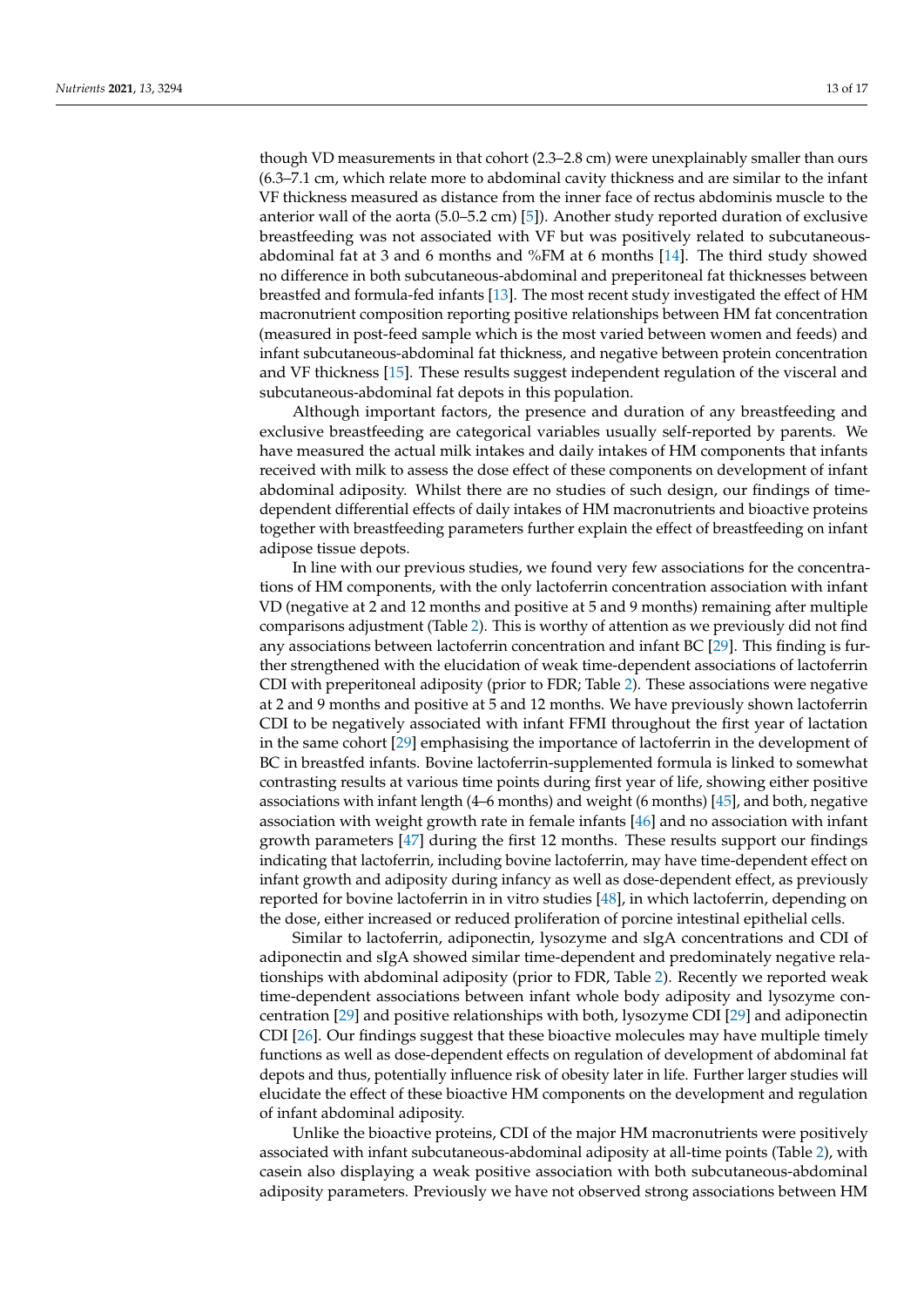total protein and infant whole body adiposity, yet reported a positive association with HM casein [\[27\]](#page-16-21). Furthermore, higher CDI of total carbohydrates and lactose were positively associated with multiple whole body adiposity parameters in the same cohort [\[28\]](#page-16-10). These results are supportive of each other as different BC assessment techniques were used (bioimpedance spectroscopy and ultrasound skinfolds) as well as different anatomical skinfold sites. Our findings indicate that within the normal developmental context of breastfeeding HM major macronutrients promote the development of subcutaneous-abdominal rather than visceral adiposity. This is supported by an earlier study that reported higher %FM in exclusively breastfed infants and higher %FM, subcutaneous but not VF, with longer duration of breastfeeding [\[14\]](#page-15-12), proposing an advantageous adipose phenotype of breastfed infants, associated with a reduced risk of NCD [\[44\]](#page-16-16).

The associations of macronutrients CDI with subcutaneous-abdominal adiposity parallel the associations of infant breastfeeding parameters and abdominal adiposity. Previously, we have reported that 24-h milk intake was positively associated with infant FM [\[22\]](#page-15-20). In the current study, 24-h milk intake also showed positive associations with both, subcutaneousabdominal adiposity and VD (Table [3\)](#page-10-0). Conversely, breastfeeding frequency, despite being positively related to 24-h milk intake [\[22\]](#page-15-20), was mainly negatively associated with visceral adiposity (preperitoneal fat area measurements), supporting the necessity of breastfeeding on demand.

Maternal adiposity has been proposed to impact infant adiposity via several mechanisms during both pregnancy [\[49\]](#page-16-22) and lactation [\[50\]](#page-16-23). Our study showed that higher maternal weight and adiposity are associated negatively with infant subcutaneous adiposity (Table [3\)](#page-10-0), suggesting that higher maternal adiposity may limit the protective effect of breastfeeding against obesity later in life. One recent study reported no associations of maternal adiposity with 3-6-month-old infants' abdominal adiposity, both subcutaneous and visceral, but only proxy adiposity measurements, maternal pre-pregnancy BMI and weight gain, were used in analysis [\[14\]](#page-15-12). Whilst participants in our study displayed similar variations in BMI to the previous study, we followed the dyads for a longer period and measured actual maternal BC.

This pilot study focused on dyads that were breastfeeding on demand for 12 months, thus is more reflective of normal lactation and development of infant abdominal adiposity. The strong points of this study are the longitudinal measurements of dyads and sampling of HM, accounting for the dose (intake) of HM components, measuring maternal BC and the wide variation in maternal adiposity. The limitations are the modest sample size associated with the multiple measurement time points and the small number of 24-h milk intake measurements at 9 and 12 months postpartum. The preperitoneal fat measurements are the proxy estimations of VF and may be prone to higher measurement error, leading to underestimated associations. A substantial accrual of preperitoneal fat occurs after 2 years of age [\[18\]](#page-15-16), so measurements and associations of preperitoneal fat in our study may not necessarily be predictive of abdominal adiposity later in life. Our sample is relatively homogenous (predominantly Caucasian, term, healthy breastfed singletons from urban mothers of higher social-economic status), thus our results may not be transferable to populations that are more diverse.

# **5. Conclusions**

The findings from this pilot study highlight the complex mechanisms by which breastfeeding and HM may provide some degree of protection from obesity and reduce risk factors for NCD later in life. The time-dependent differential associations of daily intakes of HM macronutrients and bioactive proteins, as well as breastfeeding parameters and maternal adiposity, with the development of infant abdominal adiposity during the first year of life indicate a potential to improve infant outcomes via interventions, such as extending the duration of breastfeeding to the first year and presumably beyond, and improving maternal BC pre-conception and during pregnancy and lactation.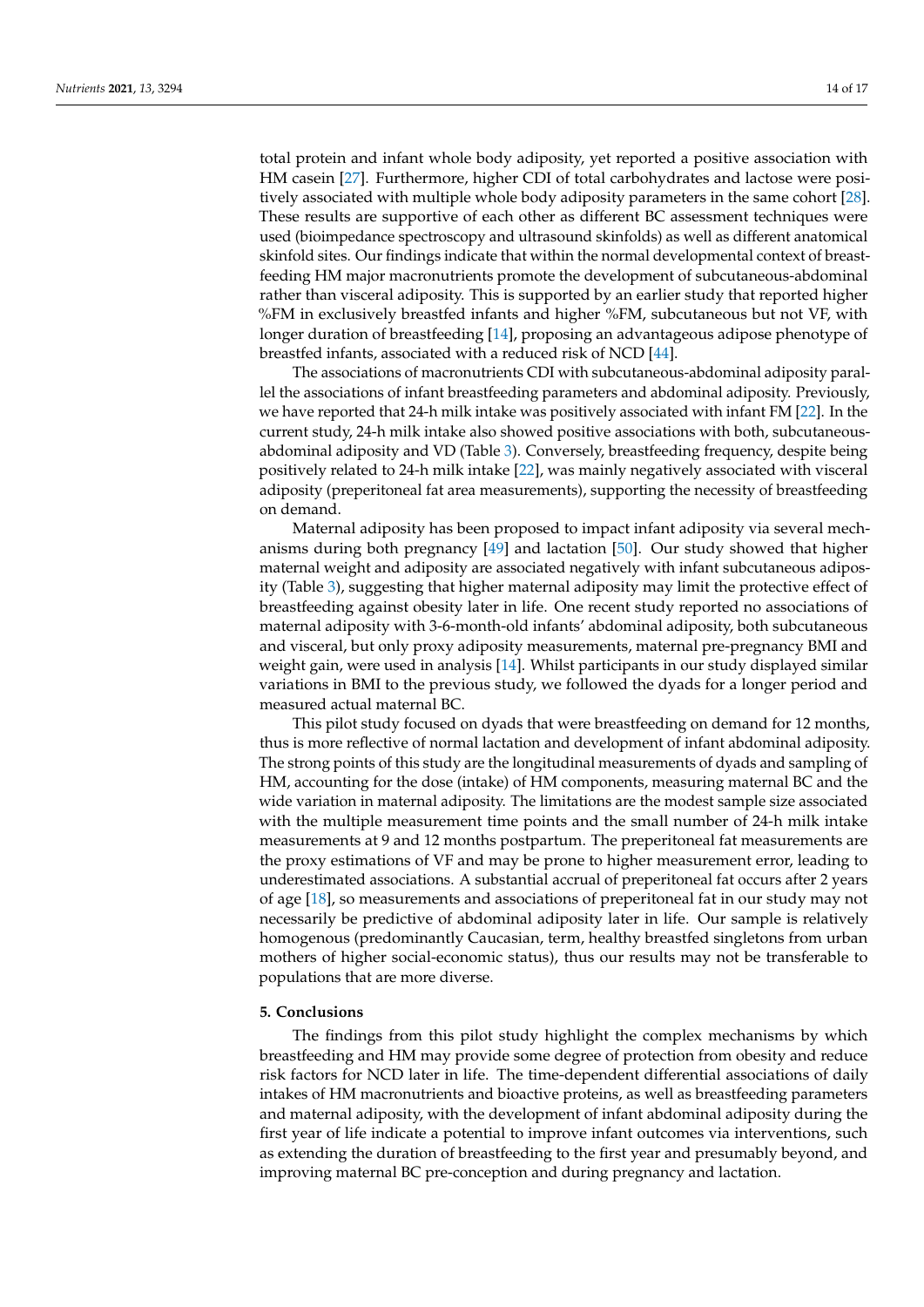**Author Contributions:** Conceptualization, Z.G., K.M., P.E.H. and D.T.G.; methodology, D.T.G., C.T.L.; formal analysis, Z.G, A.R., K.M.; investigation, Z.G, W.J.T., C.T.L., S.K., D.T.G.; resources, D.T.G.; data curation, Z.G.; writing—original draft preparation, Z.G., A.R., D.T.G.; writing—review and editing, A.R., C.T.L., W.J.T., S.K., K.M., P.E.H. and D.T.G.; visualization, Z.G., A.R.; supervision, P.E.H., D.T.G.; funding acquisition, D.T.G. All authors have read and agreed to the published version of the manuscript.

**Funding:** Z.G. was supported by an Australian Postgraduate Award, The University of Western Australia (Australia). S.K. was supported by a Margaret Lomann-Hall Scholarship from the School of Human Sciences, The University of Western Australia (Australia). The funders had no role in the design of the study; in the collection, analyses, or interpretation of data; in the writing of the manuscript, or in the decision to publish the results.

**Institutional Review Board Statement:** The study was conducted according to the guidelines of the Declaration of Helsinki, and approved by the Human Research Ethics Committee at The University of Western Australia (RA/4/1/4253, RA/4/1/2639) and registered with Australian New Zealand Clinical Trials Registry (ACTRN12616000368437).

**Informed Consent Statement:** Informed consent was obtained from all subjects involved in the study.

**Data Availability Statement:** The data presented in this study are available from the corresponding author upon reasonable request.

**Acknowledgments:** We are thankful to all mothers and infants who participated in this study.

**Conflicts of Interest:** The authors have no financial relationships relevant to this article to disclose. The authors declare that Medela AG provided an unrestricted research grant to D.T.G., from which salaries to D.T.G., Z.G., C.T.L. and W.J.T. were paid. Medela AG provided a Top-up Scholarship for Z.G. and has provided speaker's fees to D.T.G. for educational lectures. The funders had no role in the design of the study; in the collection, analyses, or interpretation of data; in the writing of the manuscript, or in the decision to publish the results. Other authors have no conflicts of interest to disclose.

# **Appendix A**

<span id="page-14-0"></span>

**Figure A1.** Flowchart of study participants.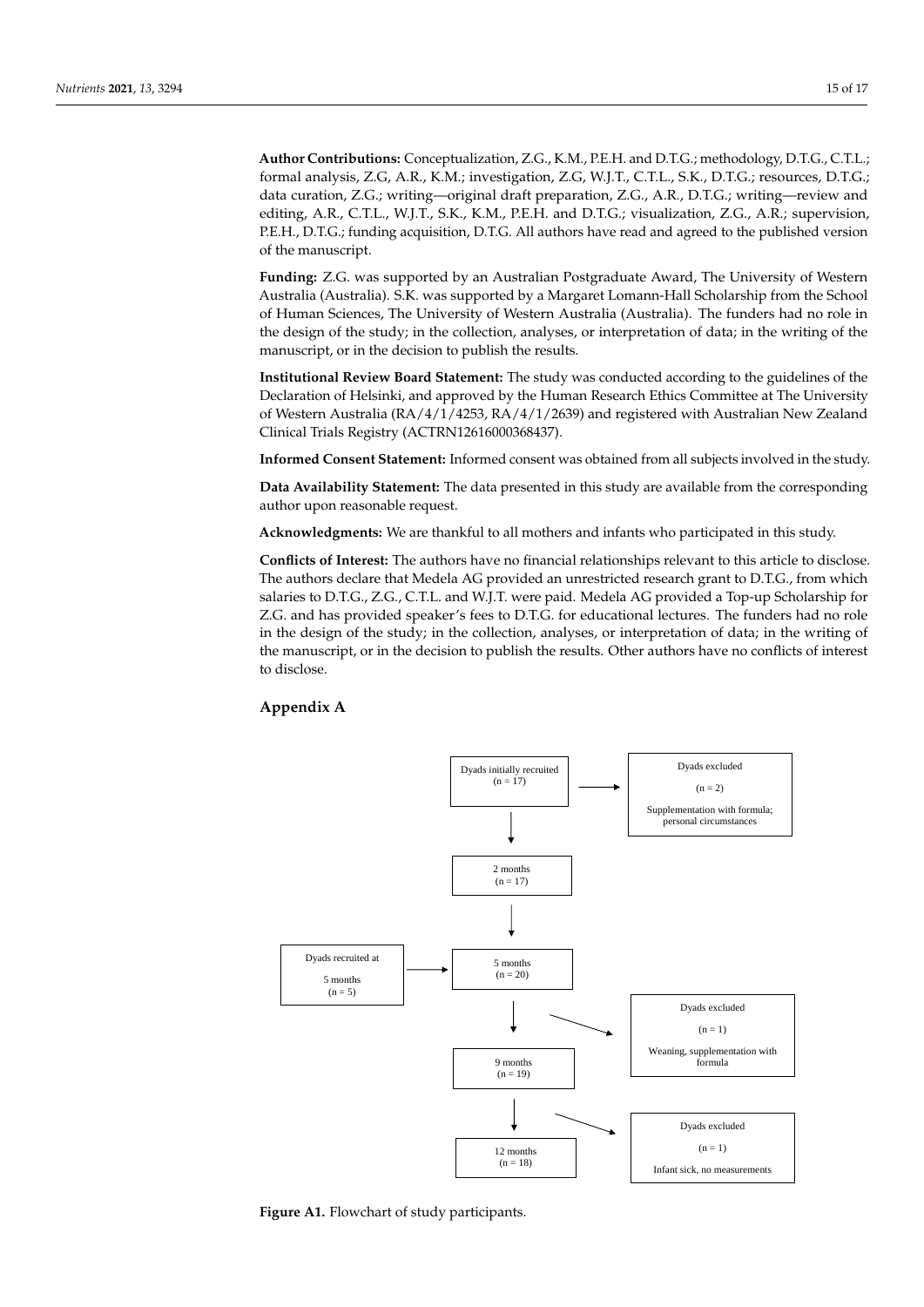# **References**

- <span id="page-15-0"></span>1. Després, J.-P.; Lemieux, I. Abdominal obesity and metabolic syndrome. *Nature* **2006**, *444*, 881–887. [\[CrossRef\]](http://doi.org/10.1038/nature05488)
- <span id="page-15-1"></span>2. Hamdy, O.; Porramatikul, S.; Al-Ozairi, E. Metabolic obesity: The paradox between visceral and subcutaneous fat. *Cur. Diabetes Rev.* **2006**, *2*, 367–373.
- <span id="page-15-2"></span>3. Golan, R.; Shelef, I.; Rudich, A.; Gepner, Y.; Shemesh, E.; Chassidim, Y.; Harman-Boehm, I.; Henkin, Y.; Schwarzfuchs, D.; Ben Avraham, S.; et al. Abdominal superficial subcutaneous fat: A putative distinct protective fat subdepot in type 2 diabetes. *Diabetes Care* **2012**, *35*, 640–647. [\[CrossRef\]](http://doi.org/10.2337/dc11-1583)
- <span id="page-15-3"></span>4. Leunissen, R.W.; Kerkhof, G.F.; Stijnen, T.; Hok-ken-Koelega, A. Timing and tempo of first- year rapid growth in relation to cardiovascular and metabolic risk profile in early adulthood. *JAMA* **2009**, *301*, 2234–2242. [\[CrossRef\]](http://doi.org/10.1001/jama.2009.761) [\[PubMed\]](http://www.ncbi.nlm.nih.gov/pubmed/19491185)
- <span id="page-15-4"></span>5. Ferreira, A.P.; da Silva Junior, J.R.; Figueiroa, J.N.; Alves, J.G. Abdominal subcutaneous and visceral fat thickness in newborns: Correlation with anthropometric and metabolic profile. *J. Perinatol.* **2014**, *34*, 932–935. [\[CrossRef\]](http://doi.org/10.1038/jp.2014.110) [\[PubMed\]](http://www.ncbi.nlm.nih.gov/pubmed/24901453)
- <span id="page-15-5"></span>6. Goran, M.I.; Gower, B.A. Relation between visceral fat and disease risk in children and adolescents. *Am. J. Clin. Nutr.* **1999**, *70*, 149S–156S. [\[CrossRef\]](http://doi.org/10.1093/ajcn/70.1.149s) [\[PubMed\]](http://www.ncbi.nlm.nih.gov/pubmed/10419419)
- <span id="page-15-6"></span>7. Gesta, S.; Tseng, Y.H.; Kahn, C.R. Developmental origin of fat: Tracking obesity to its source. *Cell* **2007**, *131*, 242–256. [\[CrossRef\]](http://doi.org/10.1016/j.cell.2007.10.004)
- 8. Gishti, O.; Gaillard, R.; Durmus, B.; Abrahamse, M.; van der Beek, E.M.; Hofman, A.; Franco, O.H.; de Jonge, L.L.; Jaddoe, V.W. BMI, total and abdominal fat distribution, and cardiovascular risk factors in school-age children. *Pediatr. Res.* **2015**, *77*, 710–718. [\[CrossRef\]](http://doi.org/10.1038/pr.2015.29) [\[PubMed\]](http://www.ncbi.nlm.nih.gov/pubmed/25665058)
- <span id="page-15-7"></span>9. Liu, K.H.; Chan, Y.L.; Chan, W.B.; Kong, W.L.; Kong, M.O.; Chan, J.C. Sonographic measurement of mesenteric fat thickness is a good correlate with cardiovascular risk factors: Comparison with subcutaneous and preperitoneal fat thickness, magnetic resonance imaging and anthropometric indexes. *Int. J. Obes.* **2003**, *27*, 1267–1273. [\[CrossRef\]](http://doi.org/10.1038/sj.ijo.0802398)
- <span id="page-15-8"></span>10. Butte, N.; Wong, W.; Hopkinson, J.; Smith, E.; Ellis, K. Infant feeding mode affects early growth and body composition. *Pediatrics* **2000**, *16*, 1355–1366. [\[CrossRef\]](http://doi.org/10.1542/peds.106.6.1355) [\[PubMed\]](http://www.ncbi.nlm.nih.gov/pubmed/11099589)
- <span id="page-15-9"></span>11. Woo, J.G.; Martin, J.M. Does breastfeeding protect against childhood obesity? Moving beyond observational evidence. *Curr. Obes. Rep.* **2015**, *4*, 207–216. [\[CrossRef\]](http://doi.org/10.1007/s13679-015-0148-9)
- <span id="page-15-10"></span>12. De Lucia Rolfe, E.; Modi, N.; Uthaya, S.; Hughes, I.A.; Dunger, D.B.; Acerini, C.; Stolk, R.P.; Ong, K.K. Ultrasound estimates of visceral and subcutaneous-abdominal adipose tissues in infancy. *J. Obes.* **2013**, *2013*, 951954. [\[CrossRef\]](http://doi.org/10.1155/2013/951954)
- <span id="page-15-11"></span>13. Barros, V.O.; Amorim, M.R.; Melo, A.O.; Tavares, J.S.; Silva, A.C.; Alves, J.G. Abdominal fat distribution among breastfed and formula-fed infants. *Breastfeed. Med.* **2016**, *11*, 231–234. [\[CrossRef\]](http://doi.org/10.1089/bfm.2016.0033) [\[PubMed\]](http://www.ncbi.nlm.nih.gov/pubmed/27104359)
- <span id="page-15-12"></span>14. Breij, L.M.; Abrahamse-Berkeveld, M.; Acton, D.; De Lucia Rolfe, E.; Ong, K.K.; Hokken-Koelega, A.C.S. Impact of early infant growth, duration of breastfeeding and maternal factors on total body fat mass and visceral fat at 3 and 6 months of age. *Ann. Nutr. Metab.* **2017**, *71*, 203–210. [\[CrossRef\]](http://doi.org/10.1159/000481539)
- <span id="page-15-13"></span>15. de Fluiter, K.; Kerkhof, G.F.; van Beijsterveldt, I.; Breij, L.M.; de Heijning, B.; Abrahamse-Berkeveld, M.; Hokken-Koelega, A. Longitudinal human milk macronutrients, body composition and infant appetite during early life. *Clin. Nutr.* **2020**, *40*, 3401–3408. [\[CrossRef\]](http://doi.org/10.1016/j.clnu.2020.11.024) [\[PubMed\]](http://www.ncbi.nlm.nih.gov/pubmed/33309161)
- <span id="page-15-14"></span>16. Arthur, P.; Hartmann, P.; Smith, M. Measurement of the milk intake of breast-fed infants. *J. Pediatr. Gastroenterol. Nutr.* **1987**, *6*, 758–763. [\[CrossRef\]](http://doi.org/10.1097/00005176-198709000-00017) [\[PubMed\]](http://www.ncbi.nlm.nih.gov/pubmed/3694369)
- <span id="page-15-15"></span>17. Kent, J.C.; Mitoulas, L.R.; Cregan, M.D.; Ramsay, D.T.; Doherty, D.A.; Hartmann, P.E. Volume and frequency of breastfeedings and fat content of breast milk throughout the day. *Pediatrics* **2006**, *117*, e387–e395. [\[CrossRef\]](http://doi.org/10.1542/peds.2005-1417)
- <span id="page-15-16"></span>18. Holzhauer, S.; Zwijsen, M.L.; Jaddoe, V.W.V.; Boehm, G.; Moll, H.A.; Mulder, P.G.; Kleyburg-Linkers, V.A.; Hofman, A.; Witteman, J.C.M. Sonographic assessment of abdominal fat distribution in infancy. *Eur. J. Epidemiol.* **2009**, *24*, 521–529. [\[CrossRef\]](http://doi.org/10.1007/s10654-009-9368-1) [\[PubMed\]](http://www.ncbi.nlm.nih.gov/pubmed/19639387)
- <span id="page-15-17"></span>19. Mook-Kanamori, D.O.; Holzhauer, S.; Hollestein, L.M.; Durmus, B.; Manniesing, R.; Koek, M.; Boehm, G.; van der Beek, E.M.; Hofman, A.; Witteman, J.C.; et al. Abdominal fat in children measured by ultrasound and computed tomography. *Ultrasound Med. Biol.* **2009**, *35*, 1938–1946. [\[CrossRef\]](http://doi.org/10.1016/j.ultrasmedbio.2009.07.002)
- <span id="page-15-18"></span>20. Suzuki, R.; Watanabe, S.; Hirai, Y.; Akiyama, K.; Nishide, T.; Matsushima, Y.; Murayama, H.; Ohshima, H.; Shinomiya, M.; Shirai, K.; et al. Abdominal wall fat index, estimated by ultrasonography, for assessment of the ratio of visceral fat to subcutaneous fat in the abdomen. *Am. J. Med.* **1993**, *95*, 309–314. [\[CrossRef\]](http://doi.org/10.1016/0002-9343(93)90284-V)
- <span id="page-15-19"></span>21. McLeod, G.; Geddes, D.; Nathan, E.; Sherriff, J.; Simmer, K.; Hartmann, P. Feasibility of using ultrasound to measure preterm body composition and to assess macronutrient influences on tissue accretion rates. *Early Hum. Dev.* **2013**, *89*, 577–582. [\[CrossRef\]](http://doi.org/10.1016/j.earlhumdev.2013.02.007) [\[PubMed\]](http://www.ncbi.nlm.nih.gov/pubmed/23535172)
- <span id="page-15-20"></span>22. Gridneva, Z.; Rea, A.; Hepworth, A.R.; Ward, L.C.; Lai, C.T.; Hartmann, P.E.; Geddes, D.T. Relationships between breastfeeding patterns and maternal and infant body composition over the first 12 months of lactation. *Nutrients* **2018**, *10*, 45. [\[CrossRef\]](http://doi.org/10.3390/nu10010045)
- <span id="page-15-21"></span>23. Kugananthan, S.; Gridneva, Z.; Lai, C.T.; Hepworth, A.R.; Mark, P.J.; Kakulas, F.; Geddes, D.T. Associations between maternal body composition and appetite hormones and macronutrients in human milk. *Nutrients* **2017**, *9*, 252. [\[CrossRef\]](http://doi.org/10.3390/nu9030252) [\[PubMed\]](http://www.ncbi.nlm.nih.gov/pubmed/28282925)
- <span id="page-15-22"></span>24. Van Itallie, T.B.; Yang, M.U.; Heymsfield, S.B.; Funk, R.C.; Boileau, R.A. Height-normalized indices of the body's fat-free mass and fat mass: Potentially useful indicators of nutritional status. *Am. J. Clin. Nutr.* **1990**, *52*, 953–959. [\[CrossRef\]](http://doi.org/10.1093/ajcn/52.6.953)
- <span id="page-15-23"></span>25. Kugananthan, S.; Lai, C.T.; Gridneva, Z.; Mark, P.J.; Geddes, D.T.; Kakulas, F. Leptin levels are higher in whole compared to skim human milk, supporting a cellular contribution. *Nutrients* **2016**, *8*, 711. [\[CrossRef\]](http://doi.org/10.3390/nu8110711) [\[PubMed\]](http://www.ncbi.nlm.nih.gov/pubmed/27834797)
- <span id="page-15-24"></span>26. Gridneva, Z.; Kugananthan, S.; Rea, A.; Lai, C.T.; Ward, L.C.; Murray, K.; Hartmann, P.E.; Geddes, D.T. Human milk adiponectin and leptin and infant body composition over the first 12 months of lactation. *Nutrients* **2018**, *10*, 1125. [\[CrossRef\]](http://doi.org/10.3390/nu10081125) [\[PubMed\]](http://www.ncbi.nlm.nih.gov/pubmed/30127292)